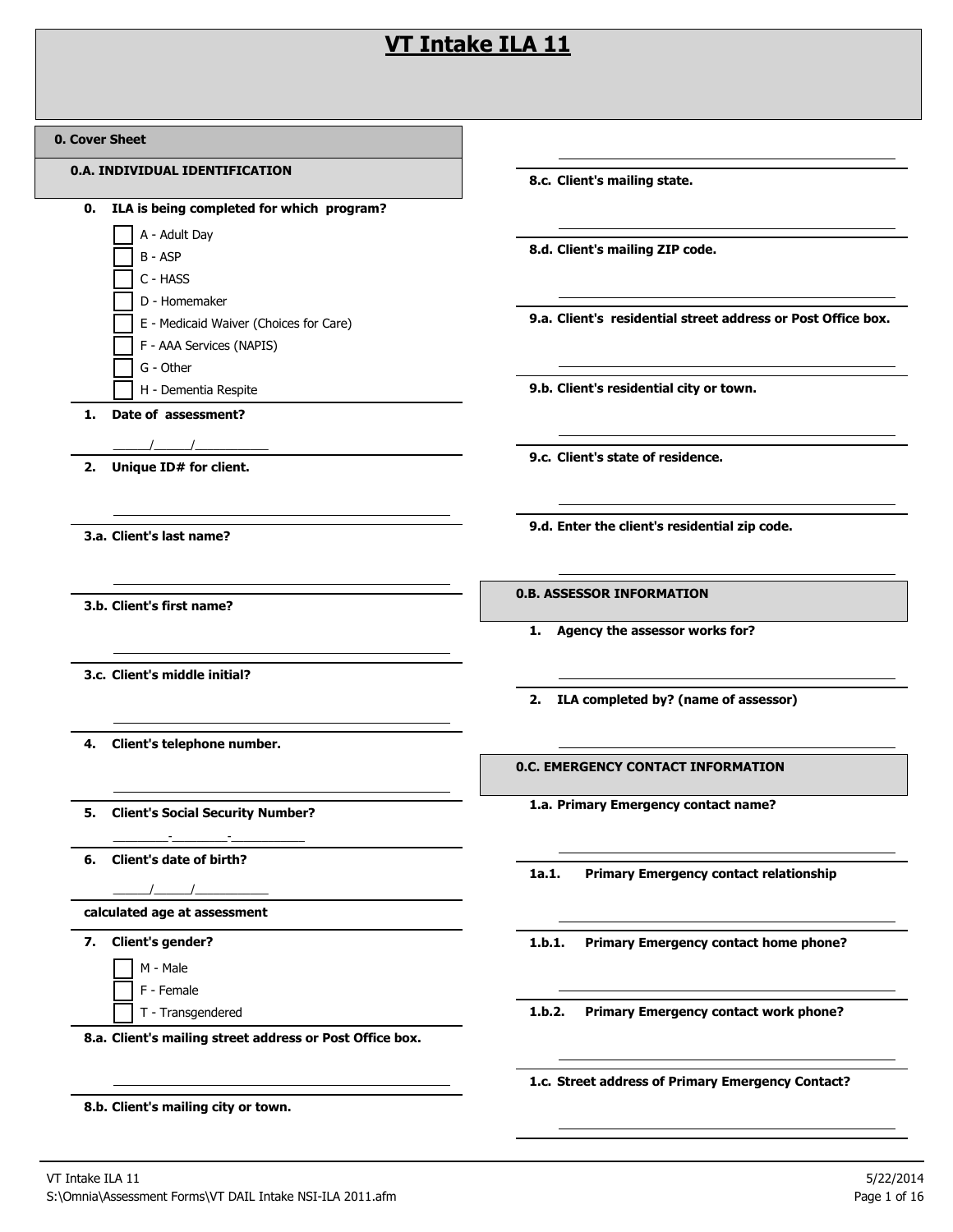| 1.d. City or town of Primary Emergency Contact?                       | 5. In the case of an emergency, would the client be able<br>to get out of his/her home safely? |
|-----------------------------------------------------------------------|------------------------------------------------------------------------------------------------|
|                                                                       | A - Yes                                                                                        |
| 1.e. State of client'sPrimary Emergency Contact?                      | $B - No$                                                                                       |
|                                                                       | 6. In the case of an emergency, would the client be able<br>to summon help to his/her home?    |
| 1.f. ZIP code for the Primary emergency contact?                      | A - Yes                                                                                        |
|                                                                       | $B - No$                                                                                       |
|                                                                       | 7. Does the client require immediate assistance from                                           |
|                                                                       | Emergency Services in a man-made or natural disaster?                                          |
| 1.x1.<br>Name of Emergency Contact #1                                 | A - Yes                                                                                        |
|                                                                       | $B - No$                                                                                       |
|                                                                       | 8. Who is the client's provider for emergency response                                         |
| 1.x2.<br>Phone number of Emergency Contact #1?                        | services?                                                                                      |
|                                                                       |                                                                                                |
|                                                                       |                                                                                                |
| 1.x3.<br>Emergency contact #1's relationship to client                |                                                                                                |
|                                                                       |                                                                                                |
|                                                                       |                                                                                                |
| 2.a. Name of Emergency Contact #2?                                    |                                                                                                |
|                                                                       | 9. Comments regarding Emergency Response                                                       |
|                                                                       |                                                                                                |
| 2.b. Phone number of the client's Emergency Contact #2?               |                                                                                                |
|                                                                       | <b>0.D. DIRECTIONS TO CLIENT'S HOME</b>                                                        |
|                                                                       |                                                                                                |
|                                                                       | Directions to client's home.                                                                   |
| 2.c. Street address/ P.O box of the client's Emergency<br>Contact #2? |                                                                                                |
|                                                                       |                                                                                                |
|                                                                       |                                                                                                |
| 2.d. City/town of the client's Emergency Contact #2?                  |                                                                                                |
|                                                                       |                                                                                                |
|                                                                       |                                                                                                |
|                                                                       |                                                                                                |
| 2.e. State of the client's Emergency Contact #2?                      |                                                                                                |
|                                                                       |                                                                                                |
|                                                                       |                                                                                                |
| 2.f. ZIP code of the client's Emergency Contact #2?                   |                                                                                                |
|                                                                       |                                                                                                |
|                                                                       |                                                                                                |
| 3.a. Client's primary care physician?                                 |                                                                                                |
|                                                                       |                                                                                                |
|                                                                       |                                                                                                |
| 3.b. Phone number for the client's primary care                       |                                                                                                |
| physician?                                                            |                                                                                                |
|                                                                       |                                                                                                |
|                                                                       |                                                                                                |
|                                                                       |                                                                                                |

**4. Does the client know what to do if there is an** 

- **emergency?** A - Yes
	- B No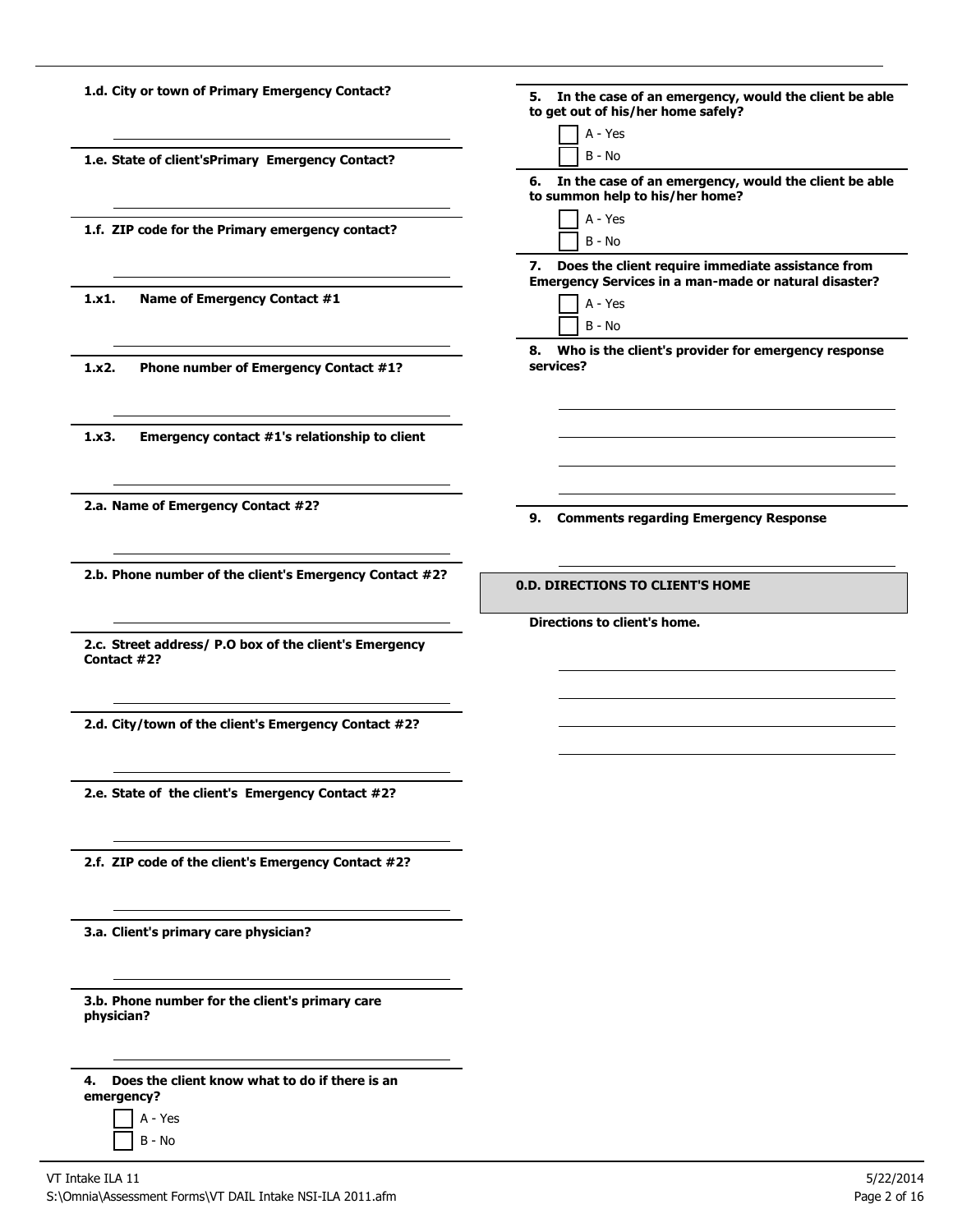| <b>1.A. ASSESSMENT INFORMATION</b>                                   | 1.d. Home phone number of the client's agent with Power<br>of Attorney. |
|----------------------------------------------------------------------|-------------------------------------------------------------------------|
| <b>Type of assessment</b><br>1.                                      |                                                                         |
| A - Initial assessment                                               |                                                                         |
| B - Reassessment                                                     | 2.a. Does the client have a Representative Payee?                       |
| C - Update for Significant change in status assessment               |                                                                         |
| 2. Are there communication barriers for which you need               | A - Yes                                                                 |
| assistance?                                                          | B - No                                                                  |
| A - Yes                                                              | 2.b. Name of client's Representative Payee?                             |
| $B - No$                                                             |                                                                         |
| If yes, type of assistance?<br>З.                                    |                                                                         |
|                                                                      | 2.c. Work phone number of the client's Representative<br>Payee.         |
|                                                                      | 2.d. Home phone number of the client's Representative<br>Payee.         |
| Specify the client's primary language.<br>4.                         | 3.a. Does the client have a Legal Guardian?                             |
| E - English                                                          |                                                                         |
| L - American Sign Language                                           | A - Yes                                                                 |
| F - French                                                           | B - No                                                                  |
| B - Bosnian                                                          | 3.b. Name of the client's Legal Guardian?                               |
| G - German                                                           |                                                                         |
| I - Italian                                                          |                                                                         |
| S - Spanish                                                          | 3.c. Work phone number of the client's Legal Guardian.                  |
| P - Polish                                                           |                                                                         |
| T - Portuguese                                                       |                                                                         |
| M - Romanian                                                         | 3.d. Home phone number of the client's Legal Guardian.                  |
| R - Russian                                                          |                                                                         |
| C - Chinese                                                          |                                                                         |
| V - Vietnamese                                                       | 4.a. Does client have Advanced Directives for health care?              |
| $O - Other$                                                          | A - Yes                                                                 |
| 4a. Please specify or describe the client's primary                  | $B - No$                                                                |
| language that is other than in the list above.                       | 4.b. Name of agent for the client's Advanced Directives?                |
| <b>1.B. LEGAL REPRESENTATIVE</b>                                     |                                                                         |
|                                                                      | 4.c. Work phone number of the agent for the client's                    |
| 1.a. Does the client have an agent with Power of<br><b>Attorney?</b> | <b>Advanced Directives.</b>                                             |
| A - Yes                                                              |                                                                         |
| B - No                                                               | 4.d. Home phone number of the agent for the client's                    |
| 1.b. Name of client's agent with Power of Attorney?                  | <b>Advanced Directives.</b>                                             |
|                                                                      |                                                                         |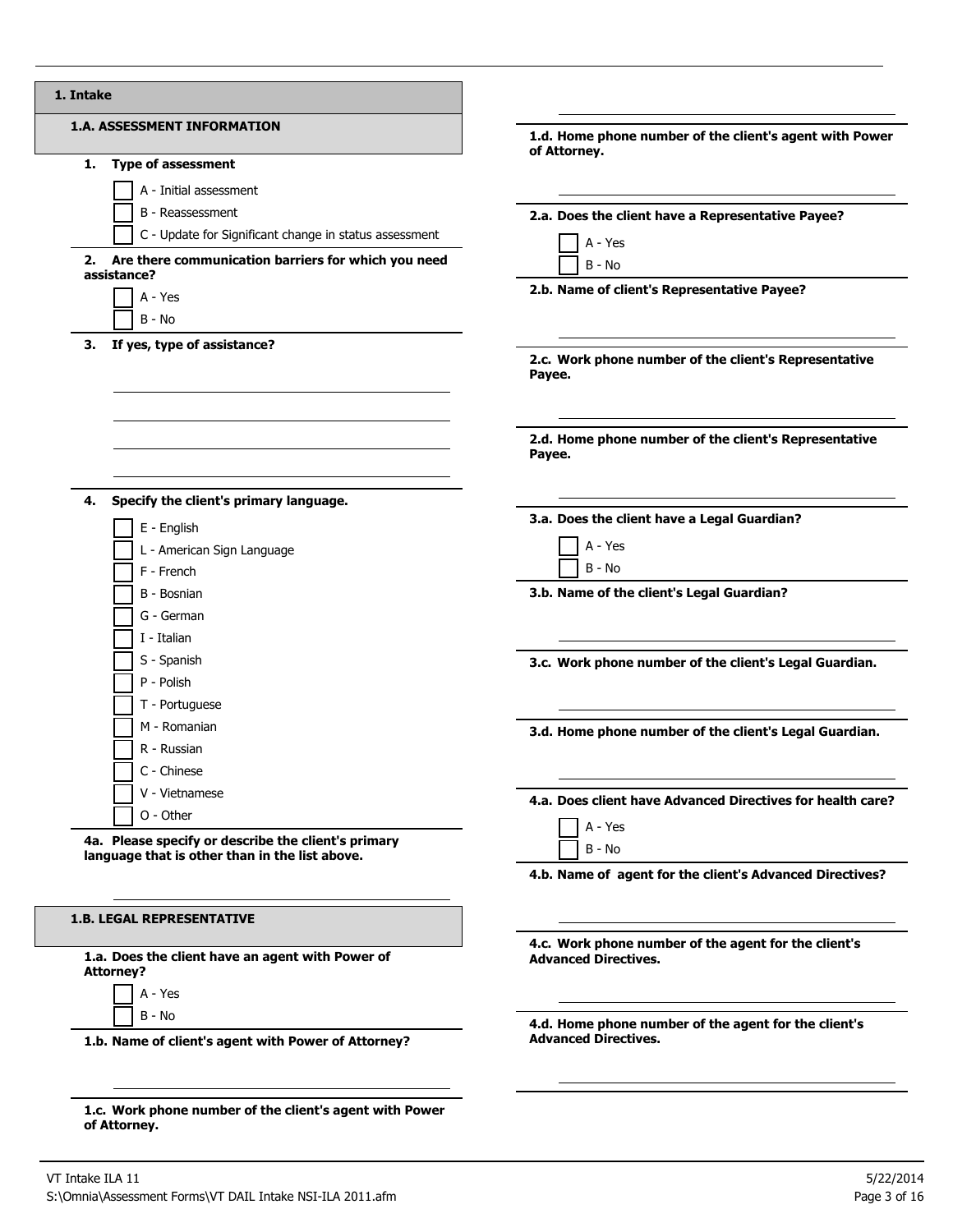| 4.e. If no Advanced Directives, was information provided<br>about Advanced Directives? | H - Unavailable                                                                                            |
|----------------------------------------------------------------------------------------|------------------------------------------------------------------------------------------------------------|
| A - Yes                                                                                | I - Other                                                                                                  |
| B - No                                                                                 | Client's Living Arrangement?: Who do you live with?<br>4.                                                  |
| <b>1.C., DEMOGRAPHICS</b>                                                              | A - Lives Alone                                                                                            |
|                                                                                        | B - Lives with others                                                                                      |
| What is your marital status?<br>1.                                                     | C - Don't know                                                                                             |
| A - Single                                                                             | 5. Does the client reside in a rural area? Must answer<br>ves for NAPIS                                    |
| <b>B</b> - Married                                                                     |                                                                                                            |
| C - Civil union                                                                        | A - Yes<br>$B - No$                                                                                        |
| D - Widowed                                                                            |                                                                                                            |
| E - Separated                                                                          | 1.D1. HEALTH RELATED QUESTIONS: General                                                                    |
| F - Divorced                                                                           | Were you admitted to a hospital for any reason in the<br>1.                                                |
| G - Unavailable                                                                        | last 30 days?                                                                                              |
| 2a. What is your race/ethnicity?                                                       | A - Yes                                                                                                    |
| A - Non-Minority (White, non-Hispanic)                                                 | B - No                                                                                                     |
| B - African American                                                                   | 2. In the past year, how many times have you stayed                                                        |
| C - Asian/Pacific Islander (incl. Hawaiian)                                            | overnight in a hospital?                                                                                   |
| D - American Indian/Native Alaskan                                                     | A - Not at all<br>B - Once                                                                                 |
| E - Hispanic Origin                                                                    | $C - 2$ or 3 times                                                                                         |
| F - Unavailable                                                                        | D - More than 3 times                                                                                      |
| G - Other                                                                              | 3. Have you ever stayed in a nursing home, residential                                                     |
| 2b. What is the client's Hispanic or Latino ethnicity?                                 | <b>Training School and Vermont State Hospital)</b><br>A - Yes<br>$B - No$                                  |
| Choose one.                                                                            | 4.<br>Have you fallen in the past three months?                                                            |
| A - Not Hispanic or Latino                                                             | A - Yes                                                                                                    |
| B - Hispanic or Latino                                                                 | $B - No$                                                                                                   |
| C - Unknown                                                                            | Do you use a walker or four prong cane (or<br>5.<br>equivalent), at least some of the time, to get around? |
| What is the client's race? Choose multiple.                                            | A - Yes                                                                                                    |
| A - Non-Minority (White, non-Hispanic)                                                 | B - No                                                                                                     |
| B - Black/African American                                                             | Do you use a wheelchair, at least some of the time,<br>6.                                                  |
| C - Asian                                                                              | to get around?                                                                                             |
| D - American Indian/Native Alaskan                                                     | A - Yes                                                                                                    |
| E - White-Hispanic                                                                     | B - No                                                                                                     |
| F - Unknown                                                                            | In the past month, how many days a week have you<br>7.                                                     |
| G - Other                                                                              | usually gone out of the house/building where you live?                                                     |
| H - Native Hawaiian/Other Pacific Islander                                             | A - Two or more days a week                                                                                |
| 3.<br>What type of residence do you live in?                                           | B - One day a week or less                                                                                 |
| A - House                                                                              |                                                                                                            |
| B - Mobile home                                                                        |                                                                                                            |
| C - Private apartment                                                                  |                                                                                                            |
| D - Private apartment in senior housing                                                |                                                                                                            |
| E - Assisted Living (AL/RC with 24 hour supervision)                                   |                                                                                                            |
| F - Residential care home                                                              |                                                                                                            |
| G - Nursing home                                                                       |                                                                                                            |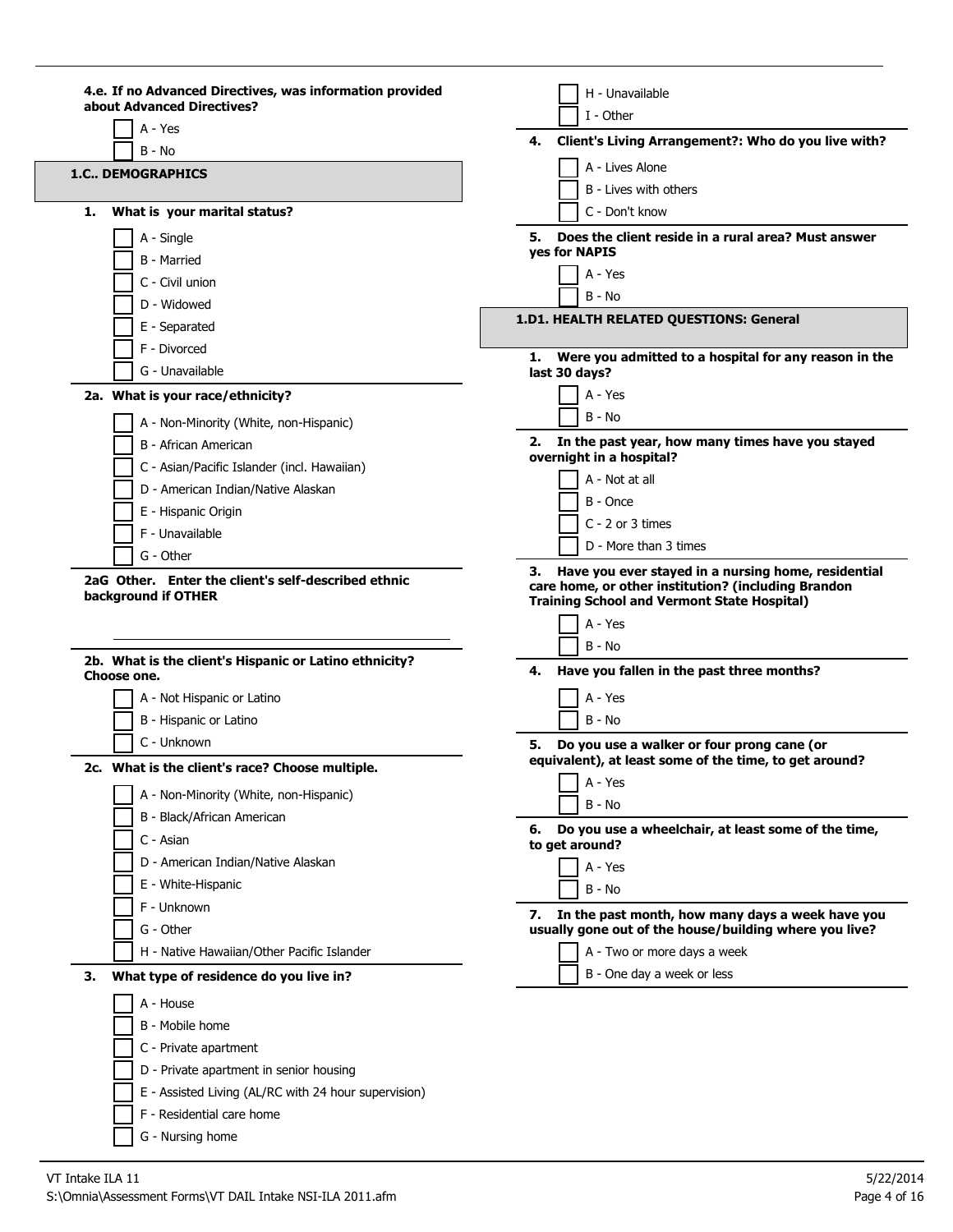| Do you currently have any of the following<br>8.<br>conditions/diagnoses?                         | <b>KEY TO ADLS:</b><br>0=INDEPENDENT: No help at all OR help/oversight for 1-                                     |
|---------------------------------------------------------------------------------------------------|-------------------------------------------------------------------------------------------------------------------|
| A - Heart problems                                                                                | 1=SUPERVISION: Oversight/cue 3+<br>2 times<br>times OR oversight/cue + physical help 1 or 2 times.                |
| B - Arthritis/rheumatic disease/gout                                                              |                                                                                                                   |
| C - Diabetes                                                                                      |                                                                                                                   |
| D - Cancer                                                                                        |                                                                                                                   |
| E - Stroke                                                                                        |                                                                                                                   |
| F - Neurological condition                                                                        |                                                                                                                   |
| G - Breathing disorders                                                                           |                                                                                                                   |
| H - Digestive problems                                                                            | 2=LIMITED ASSIST: Non-wt bearing physical help                                                                    |
| I - Muscle or bone problems                                                                       | 3+times OR non-wt bearing help + extensive help 1-2<br>3=EXTENSIVE ASSIST: Wt-bearing help or full<br>times       |
| J - Chronic pain                                                                                  | caregiver assistance 3+ times                                                                                     |
| K - Chronic weakness/fatigue                                                                      |                                                                                                                   |
| L - Ankle/leg swelling                                                                            |                                                                                                                   |
| M - Urinary problems                                                                              |                                                                                                                   |
| N - Speech impairment                                                                             |                                                                                                                   |
| O - Hearing impairment                                                                            |                                                                                                                   |
| P - Vision problems                                                                               |                                                                                                                   |
| Q - Non-Alzheimer's dementia                                                                      | 4=TOTAL DEPENDENCE: Full caregiver assistance every                                                               |
| R - Depression                                                                                    | 8 = Activity did not occur OR unknown.<br>time                                                                    |
| S - Any psychiatric diagnosis                                                                     |                                                                                                                   |
| T - Anxiety disorder                                                                              | DRESSING: During the past 7 days, how would you<br>1.                                                             |
| U - Other significant illness                                                                     | rate the client's ability to perform DRESSING? (putting                                                           |
| V - Alzheimer's disease                                                                           | on, fastening, taking off clothing, including prosthesis)                                                         |
| Enter any comments regarding the client's medical<br>9.<br>conditions/diagnoses.                  | 0 - INDEPENDENT: No help or oversight OR<br>help/oversight provided 1or 2 times.                                  |
|                                                                                                   | 1 - SUPERVISION: Oversight/cue 3+ times OR<br>Oversight/cue + physical help 1-2 times                             |
|                                                                                                   | 2 - LIMITED ASSIST: Non-wt bearing help 3+ times OR<br>this $+$ extensive help 1-2 time                           |
|                                                                                                   | 3 - EXTENSIVE ASSIST: Wt- bearing help or full caregiver<br>assistance $3+$ times                                 |
|                                                                                                   | 4 - TOTAL DEPENDENCE: Full assistance every time                                                                  |
|                                                                                                   | 8 - Activity did not occur OR unknown.                                                                            |
| 10. Do you need assistance obtaining or repairing any of<br>the following? (Check all that apply) | BATHING: During the past 7 days, how would you<br>2.                                                              |
| A - Eyeglasses                                                                                    | rate the client's ability to perform BATHING (include<br>shower, full tub or sponge bath, exclude washing back or |
| B - Cane or walker                                                                                | hair)?                                                                                                            |
| C - Wheelchair                                                                                    | 0 - INDEPENDENT: No help at all                                                                                   |
| D - Assistive feeding devices                                                                     | 1 - SUPERVISION: Oversight/cue only                                                                               |
| E - Assistive dressing devices                                                                    | 2 - LIMITED ASSISTANCE: Physical help limited to                                                                  |
| F - Hearing aid                                                                                   | transfer only                                                                                                     |
| G - Dentures                                                                                      | 3 - EXTENSIVE ASSISTANCE: Physical help in part of<br>bathing activity                                            |
| H - Ramp                                                                                          | 4 - TOTAL DEPENDENCE: Full assistance every time                                                                  |
| I - Doorways widened                                                                              | 8 - Activity did not occur OR unknown.                                                                            |
| J - Kitchen/bathroom modifications                                                                |                                                                                                                   |
| K - Other                                                                                         |                                                                                                                   |
| L - None of the above                                                                             |                                                                                                                   |
| 1.D.2.A. HEALTH RELATED QUESTIONS: Functional Needs:<br><b>ADL Checklist</b>                      |                                                                                                                   |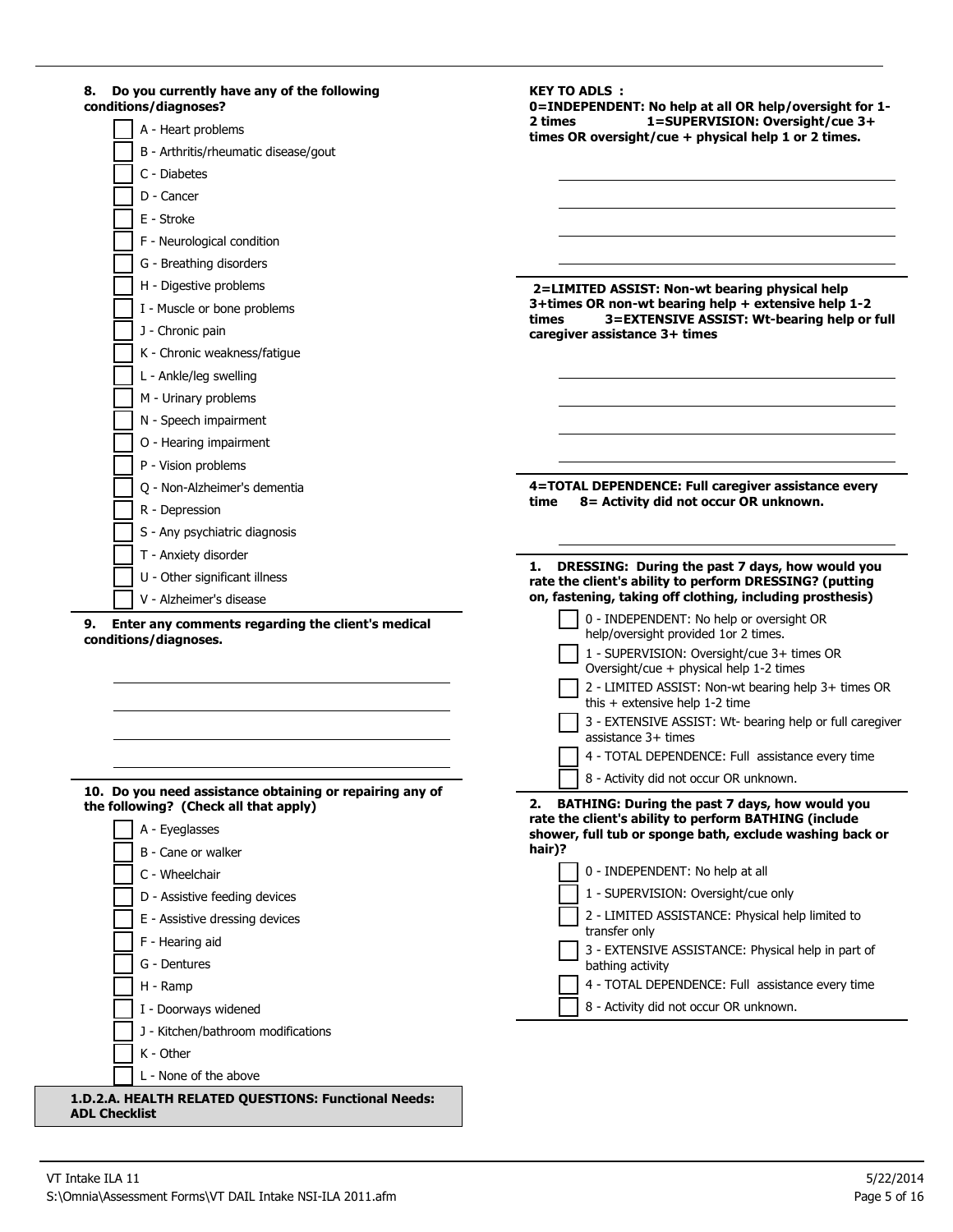| 0 - INDEPENDENT: No help at all OR help only 1-2 times<br>assistance 3+ times<br>1 - SUPERVISION: Oversight/cue 3+ times OR plus<br>4 - TOTAL DEPENDENCE: Full assistance every time<br>physical help 1-2 times<br>8 - Activity did not occur OR unknown.<br>2 - LIMITED ASSISTANCE: Non-wt bearing help 3+ times<br><b>MOBILITY: During the past 7 days, how would you</b><br>8.<br>OR PLUS extensive help 1-2 time<br>rate the client's ability to perform MOBILITY IN HOME?<br>3 - EXTENSIVE ASSISTANCE: Wt-bearing help or full<br>(moving between locations in home. If in wheelchair,<br>assistance 3+ times<br>self-sufficiency once in wheelchair)<br>4 - TOTAL DEPENDENCE: Full assistance every time<br>0 - INDEPENDENT: No help at all OR help only 1-2 times<br>8 - Activity did not occur OR unknown.<br>1 - SUPERVISION: Oversight/cue 3+ times OR plus<br>4.<br><b>MOBILITY IN BED: During the past 7 days, how</b><br>physical help 1-2 times<br>would you rate the client's ability to perform MOBILITY<br>2 - LIMITED ASSISTANCE: Non-wt bearing help 3+ times<br>IN BED? (moving to and from lying position, turning side<br>OR PLUS extensive help 1-2 time<br>to side, and positioning while in bed)<br>3 - EXTENSIVE ASSISTANCE: Wt-bearing help or full<br>0 - INDEPENDENT: No help at all OR help only 1-2 times<br>assistance $3+$ times<br>1 - SUPERVISION: Oversight/cue 3+ times OR plus<br>4 - TOTAL DEPENDENCE: Full assistance every time<br>physical help 1-2 times<br>8 - Activity did not occur OR unknown.<br>2 - LIMITED ASSISTANCE: Non-wt bearing help 3+ times<br>9. EATING: During the past 7 days, how would you rate<br>OR PLUS extensive help 1-2 time<br>the client's ability to perform EATING? (ability to eat and<br>3 - EXTENSIVE ASSISTANCE: Wt-bearing help or full<br>drink regardless of skill. Includes intake of nourishment<br>assistance $3+$ times<br>by other means (e.g. tube feeding, total parenteral<br>4 - TOTAL DEPENDENCE: Full assistance every time<br>nutrition)<br>8 - Activity did not occur OR unknown.<br>0 - INDEPENDENT: No help at all OR help only 1-2 times<br>5. TOILET USE: During the past 7 days, how would you<br>1 - SUPERVISION: Oversight/cue 3+ times OR plus<br>rate the client's ability to perform TOILET USE? (using<br>physical help 1-2 times<br>toilet, getting on/off toilet, cleansing self, managing<br>2 - LIMITED ASSISTANCE: Non-wt bearing help 3+ times<br>incontinence)<br>OR PLUS extensive help 1-2 time<br>0 - INDEPENDENT: No help at all OR help only 1-2 times<br>3 - EXTENSIVE ASSISTANCE: Wt-bearing help or full<br>assistance 3+ times<br>1 - SUPERVISION: Oversight/cue 3+ times OR plus<br>physical help 1-2 times<br>4 - TOTAL DEPENDENCE: Full assistance every time<br>2 - LIMITED ASSISTANCE: Non-wt bearing help 3+ times<br>8 - Activity did not occur OR unknown.<br>OR PLUS extensive help 1-2 time<br>What is the client's ADL count?<br>3 - EXTENSIVE ASSISTANCE: Wt-bearing help or full<br>assistance $3+$ times<br>10. How many ADL impairments does the client have<br>4 - TOTAL DEPENDENCE: Full assistance every time<br>(Count or Total)? Musr answer for NAPIS.<br>8 - Activity did not occur OR unknown.<br><b>ADAPTIVE DEVICES: During the past 7 days how</b><br>6.<br>would you rate the client's ability to manage putting on<br>1.D.2.B. HEALTH RELATED QUESTIONS: Functional Needs:<br>and/or removing braces, splints, and other adaptive<br><b>IADL Checklist</b><br>devices.<br>PHONE: During the last 7 days, rate the client's<br>1.<br>0 - INDEPENDENT: No help at all OR help only 1-2 times<br>ability to use the PHONE. (Answering the phone, dialing<br>1 - SUPERVISION: Oversight/cue 3+ times OR plus<br>numbers, and effectively using the phone to<br>physical help 1-2 times<br>communicate)<br>2 - LIMITED ASSISTANCE: Non-wt bearing help 3+ times<br>0 - INDEPENDENT: No help provided (With/without<br>OR PLUS extensive help 1-2 time<br>assistive devices)<br>3 - EXTENSIVE ASSISTANCE: Wt-bearing help or full<br>1 - DONE WITH HELP: Cueing, supervision, reminders,<br>assistance $3+$ times<br>and/or physical help provided<br>4 - TOTAL DEPENDENCE: Full assistance every time<br>2 - DONE BY OTHERS: Full caregiver assistance<br>8 - Activity did not occur OR unknown.<br>8 - Activity does not occur or Unknown<br>TRANSFER: During the past 7 days, how would you<br>7.<br>rate the client's ability to perform TRANSFER? (moving<br>to/from bed, chair, wheelchair, standing position,<br><b>EXCLUDES to/from bath/toilet)</b> | 3. PERSONAL HYGIENE: During the past 7 days, how<br>would you rate the client's ability to perform PERSONAL<br>HYGIENE? (combing hair, brushing teeth, shaving,<br>washing/drying face, hands, perineum, EXCLUDE baths<br>and showers) | 1 - SUPERVISION: Oversight/cue 3+ times OR plus<br>physical help 1-2 times<br>2 - LIMITED ASSISTANCE: Non-wt bearing help 3+ times<br>OR PLUS extensive help 1-2 time |
|------------------------------------------------------------------------------------------------------------------------------------------------------------------------------------------------------------------------------------------------------------------------------------------------------------------------------------------------------------------------------------------------------------------------------------------------------------------------------------------------------------------------------------------------------------------------------------------------------------------------------------------------------------------------------------------------------------------------------------------------------------------------------------------------------------------------------------------------------------------------------------------------------------------------------------------------------------------------------------------------------------------------------------------------------------------------------------------------------------------------------------------------------------------------------------------------------------------------------------------------------------------------------------------------------------------------------------------------------------------------------------------------------------------------------------------------------------------------------------------------------------------------------------------------------------------------------------------------------------------------------------------------------------------------------------------------------------------------------------------------------------------------------------------------------------------------------------------------------------------------------------------------------------------------------------------------------------------------------------------------------------------------------------------------------------------------------------------------------------------------------------------------------------------------------------------------------------------------------------------------------------------------------------------------------------------------------------------------------------------------------------------------------------------------------------------------------------------------------------------------------------------------------------------------------------------------------------------------------------------------------------------------------------------------------------------------------------------------------------------------------------------------------------------------------------------------------------------------------------------------------------------------------------------------------------------------------------------------------------------------------------------------------------------------------------------------------------------------------------------------------------------------------------------------------------------------------------------------------------------------------------------------------------------------------------------------------------------------------------------------------------------------------------------------------------------------------------------------------------------------------------------------------------------------------------------------------------------------------------------------------------------------------------------------------------------------------------------------------------------------------------------------------------------------------------------------------------------------------------------------------------------------------------------------------------------------------------------------------------------------------------------------------------------------------------------------------------------------------------------------------------------------------------------------------------------------------------------------------------------------------------------------------------------------------------------------------------------------------------------------------------------------------------------------------------------------------------------------------------------------------------------------------------------------------------------------------------------------------------|----------------------------------------------------------------------------------------------------------------------------------------------------------------------------------------------------------------------------------------|-----------------------------------------------------------------------------------------------------------------------------------------------------------------------|
|                                                                                                                                                                                                                                                                                                                                                                                                                                                                                                                                                                                                                                                                                                                                                                                                                                                                                                                                                                                                                                                                                                                                                                                                                                                                                                                                                                                                                                                                                                                                                                                                                                                                                                                                                                                                                                                                                                                                                                                                                                                                                                                                                                                                                                                                                                                                                                                                                                                                                                                                                                                                                                                                                                                                                                                                                                                                                                                                                                                                                                                                                                                                                                                                                                                                                                                                                                                                                                                                                                                                                                                                                                                                                                                                                                                                                                                                                                                                                                                                                                                                                                                                                                                                                                                                                                                                                                                                                                                                                                                                                                                                            |                                                                                                                                                                                                                                        | 3 - EXTENSIVE ASSISTANCE: Wt-bearing help or full                                                                                                                     |
|                                                                                                                                                                                                                                                                                                                                                                                                                                                                                                                                                                                                                                                                                                                                                                                                                                                                                                                                                                                                                                                                                                                                                                                                                                                                                                                                                                                                                                                                                                                                                                                                                                                                                                                                                                                                                                                                                                                                                                                                                                                                                                                                                                                                                                                                                                                                                                                                                                                                                                                                                                                                                                                                                                                                                                                                                                                                                                                                                                                                                                                                                                                                                                                                                                                                                                                                                                                                                                                                                                                                                                                                                                                                                                                                                                                                                                                                                                                                                                                                                                                                                                                                                                                                                                                                                                                                                                                                                                                                                                                                                                                                            |                                                                                                                                                                                                                                        |                                                                                                                                                                       |
|                                                                                                                                                                                                                                                                                                                                                                                                                                                                                                                                                                                                                                                                                                                                                                                                                                                                                                                                                                                                                                                                                                                                                                                                                                                                                                                                                                                                                                                                                                                                                                                                                                                                                                                                                                                                                                                                                                                                                                                                                                                                                                                                                                                                                                                                                                                                                                                                                                                                                                                                                                                                                                                                                                                                                                                                                                                                                                                                                                                                                                                                                                                                                                                                                                                                                                                                                                                                                                                                                                                                                                                                                                                                                                                                                                                                                                                                                                                                                                                                                                                                                                                                                                                                                                                                                                                                                                                                                                                                                                                                                                                                            |                                                                                                                                                                                                                                        |                                                                                                                                                                       |
|                                                                                                                                                                                                                                                                                                                                                                                                                                                                                                                                                                                                                                                                                                                                                                                                                                                                                                                                                                                                                                                                                                                                                                                                                                                                                                                                                                                                                                                                                                                                                                                                                                                                                                                                                                                                                                                                                                                                                                                                                                                                                                                                                                                                                                                                                                                                                                                                                                                                                                                                                                                                                                                                                                                                                                                                                                                                                                                                                                                                                                                                                                                                                                                                                                                                                                                                                                                                                                                                                                                                                                                                                                                                                                                                                                                                                                                                                                                                                                                                                                                                                                                                                                                                                                                                                                                                                                                                                                                                                                                                                                                                            |                                                                                                                                                                                                                                        |                                                                                                                                                                       |
|                                                                                                                                                                                                                                                                                                                                                                                                                                                                                                                                                                                                                                                                                                                                                                                                                                                                                                                                                                                                                                                                                                                                                                                                                                                                                                                                                                                                                                                                                                                                                                                                                                                                                                                                                                                                                                                                                                                                                                                                                                                                                                                                                                                                                                                                                                                                                                                                                                                                                                                                                                                                                                                                                                                                                                                                                                                                                                                                                                                                                                                                                                                                                                                                                                                                                                                                                                                                                                                                                                                                                                                                                                                                                                                                                                                                                                                                                                                                                                                                                                                                                                                                                                                                                                                                                                                                                                                                                                                                                                                                                                                                            |                                                                                                                                                                                                                                        |                                                                                                                                                                       |
|                                                                                                                                                                                                                                                                                                                                                                                                                                                                                                                                                                                                                                                                                                                                                                                                                                                                                                                                                                                                                                                                                                                                                                                                                                                                                                                                                                                                                                                                                                                                                                                                                                                                                                                                                                                                                                                                                                                                                                                                                                                                                                                                                                                                                                                                                                                                                                                                                                                                                                                                                                                                                                                                                                                                                                                                                                                                                                                                                                                                                                                                                                                                                                                                                                                                                                                                                                                                                                                                                                                                                                                                                                                                                                                                                                                                                                                                                                                                                                                                                                                                                                                                                                                                                                                                                                                                                                                                                                                                                                                                                                                                            |                                                                                                                                                                                                                                        |                                                                                                                                                                       |
|                                                                                                                                                                                                                                                                                                                                                                                                                                                                                                                                                                                                                                                                                                                                                                                                                                                                                                                                                                                                                                                                                                                                                                                                                                                                                                                                                                                                                                                                                                                                                                                                                                                                                                                                                                                                                                                                                                                                                                                                                                                                                                                                                                                                                                                                                                                                                                                                                                                                                                                                                                                                                                                                                                                                                                                                                                                                                                                                                                                                                                                                                                                                                                                                                                                                                                                                                                                                                                                                                                                                                                                                                                                                                                                                                                                                                                                                                                                                                                                                                                                                                                                                                                                                                                                                                                                                                                                                                                                                                                                                                                                                            |                                                                                                                                                                                                                                        |                                                                                                                                                                       |
|                                                                                                                                                                                                                                                                                                                                                                                                                                                                                                                                                                                                                                                                                                                                                                                                                                                                                                                                                                                                                                                                                                                                                                                                                                                                                                                                                                                                                                                                                                                                                                                                                                                                                                                                                                                                                                                                                                                                                                                                                                                                                                                                                                                                                                                                                                                                                                                                                                                                                                                                                                                                                                                                                                                                                                                                                                                                                                                                                                                                                                                                                                                                                                                                                                                                                                                                                                                                                                                                                                                                                                                                                                                                                                                                                                                                                                                                                                                                                                                                                                                                                                                                                                                                                                                                                                                                                                                                                                                                                                                                                                                                            |                                                                                                                                                                                                                                        |                                                                                                                                                                       |
|                                                                                                                                                                                                                                                                                                                                                                                                                                                                                                                                                                                                                                                                                                                                                                                                                                                                                                                                                                                                                                                                                                                                                                                                                                                                                                                                                                                                                                                                                                                                                                                                                                                                                                                                                                                                                                                                                                                                                                                                                                                                                                                                                                                                                                                                                                                                                                                                                                                                                                                                                                                                                                                                                                                                                                                                                                                                                                                                                                                                                                                                                                                                                                                                                                                                                                                                                                                                                                                                                                                                                                                                                                                                                                                                                                                                                                                                                                                                                                                                                                                                                                                                                                                                                                                                                                                                                                                                                                                                                                                                                                                                            |                                                                                                                                                                                                                                        |                                                                                                                                                                       |
|                                                                                                                                                                                                                                                                                                                                                                                                                                                                                                                                                                                                                                                                                                                                                                                                                                                                                                                                                                                                                                                                                                                                                                                                                                                                                                                                                                                                                                                                                                                                                                                                                                                                                                                                                                                                                                                                                                                                                                                                                                                                                                                                                                                                                                                                                                                                                                                                                                                                                                                                                                                                                                                                                                                                                                                                                                                                                                                                                                                                                                                                                                                                                                                                                                                                                                                                                                                                                                                                                                                                                                                                                                                                                                                                                                                                                                                                                                                                                                                                                                                                                                                                                                                                                                                                                                                                                                                                                                                                                                                                                                                                            |                                                                                                                                                                                                                                        |                                                                                                                                                                       |
|                                                                                                                                                                                                                                                                                                                                                                                                                                                                                                                                                                                                                                                                                                                                                                                                                                                                                                                                                                                                                                                                                                                                                                                                                                                                                                                                                                                                                                                                                                                                                                                                                                                                                                                                                                                                                                                                                                                                                                                                                                                                                                                                                                                                                                                                                                                                                                                                                                                                                                                                                                                                                                                                                                                                                                                                                                                                                                                                                                                                                                                                                                                                                                                                                                                                                                                                                                                                                                                                                                                                                                                                                                                                                                                                                                                                                                                                                                                                                                                                                                                                                                                                                                                                                                                                                                                                                                                                                                                                                                                                                                                                            |                                                                                                                                                                                                                                        |                                                                                                                                                                       |
|                                                                                                                                                                                                                                                                                                                                                                                                                                                                                                                                                                                                                                                                                                                                                                                                                                                                                                                                                                                                                                                                                                                                                                                                                                                                                                                                                                                                                                                                                                                                                                                                                                                                                                                                                                                                                                                                                                                                                                                                                                                                                                                                                                                                                                                                                                                                                                                                                                                                                                                                                                                                                                                                                                                                                                                                                                                                                                                                                                                                                                                                                                                                                                                                                                                                                                                                                                                                                                                                                                                                                                                                                                                                                                                                                                                                                                                                                                                                                                                                                                                                                                                                                                                                                                                                                                                                                                                                                                                                                                                                                                                                            |                                                                                                                                                                                                                                        |                                                                                                                                                                       |
|                                                                                                                                                                                                                                                                                                                                                                                                                                                                                                                                                                                                                                                                                                                                                                                                                                                                                                                                                                                                                                                                                                                                                                                                                                                                                                                                                                                                                                                                                                                                                                                                                                                                                                                                                                                                                                                                                                                                                                                                                                                                                                                                                                                                                                                                                                                                                                                                                                                                                                                                                                                                                                                                                                                                                                                                                                                                                                                                                                                                                                                                                                                                                                                                                                                                                                                                                                                                                                                                                                                                                                                                                                                                                                                                                                                                                                                                                                                                                                                                                                                                                                                                                                                                                                                                                                                                                                                                                                                                                                                                                                                                            |                                                                                                                                                                                                                                        |                                                                                                                                                                       |
|                                                                                                                                                                                                                                                                                                                                                                                                                                                                                                                                                                                                                                                                                                                                                                                                                                                                                                                                                                                                                                                                                                                                                                                                                                                                                                                                                                                                                                                                                                                                                                                                                                                                                                                                                                                                                                                                                                                                                                                                                                                                                                                                                                                                                                                                                                                                                                                                                                                                                                                                                                                                                                                                                                                                                                                                                                                                                                                                                                                                                                                                                                                                                                                                                                                                                                                                                                                                                                                                                                                                                                                                                                                                                                                                                                                                                                                                                                                                                                                                                                                                                                                                                                                                                                                                                                                                                                                                                                                                                                                                                                                                            |                                                                                                                                                                                                                                        |                                                                                                                                                                       |
|                                                                                                                                                                                                                                                                                                                                                                                                                                                                                                                                                                                                                                                                                                                                                                                                                                                                                                                                                                                                                                                                                                                                                                                                                                                                                                                                                                                                                                                                                                                                                                                                                                                                                                                                                                                                                                                                                                                                                                                                                                                                                                                                                                                                                                                                                                                                                                                                                                                                                                                                                                                                                                                                                                                                                                                                                                                                                                                                                                                                                                                                                                                                                                                                                                                                                                                                                                                                                                                                                                                                                                                                                                                                                                                                                                                                                                                                                                                                                                                                                                                                                                                                                                                                                                                                                                                                                                                                                                                                                                                                                                                                            |                                                                                                                                                                                                                                        |                                                                                                                                                                       |
|                                                                                                                                                                                                                                                                                                                                                                                                                                                                                                                                                                                                                                                                                                                                                                                                                                                                                                                                                                                                                                                                                                                                                                                                                                                                                                                                                                                                                                                                                                                                                                                                                                                                                                                                                                                                                                                                                                                                                                                                                                                                                                                                                                                                                                                                                                                                                                                                                                                                                                                                                                                                                                                                                                                                                                                                                                                                                                                                                                                                                                                                                                                                                                                                                                                                                                                                                                                                                                                                                                                                                                                                                                                                                                                                                                                                                                                                                                                                                                                                                                                                                                                                                                                                                                                                                                                                                                                                                                                                                                                                                                                                            |                                                                                                                                                                                                                                        |                                                                                                                                                                       |
|                                                                                                                                                                                                                                                                                                                                                                                                                                                                                                                                                                                                                                                                                                                                                                                                                                                                                                                                                                                                                                                                                                                                                                                                                                                                                                                                                                                                                                                                                                                                                                                                                                                                                                                                                                                                                                                                                                                                                                                                                                                                                                                                                                                                                                                                                                                                                                                                                                                                                                                                                                                                                                                                                                                                                                                                                                                                                                                                                                                                                                                                                                                                                                                                                                                                                                                                                                                                                                                                                                                                                                                                                                                                                                                                                                                                                                                                                                                                                                                                                                                                                                                                                                                                                                                                                                                                                                                                                                                                                                                                                                                                            |                                                                                                                                                                                                                                        |                                                                                                                                                                       |
|                                                                                                                                                                                                                                                                                                                                                                                                                                                                                                                                                                                                                                                                                                                                                                                                                                                                                                                                                                                                                                                                                                                                                                                                                                                                                                                                                                                                                                                                                                                                                                                                                                                                                                                                                                                                                                                                                                                                                                                                                                                                                                                                                                                                                                                                                                                                                                                                                                                                                                                                                                                                                                                                                                                                                                                                                                                                                                                                                                                                                                                                                                                                                                                                                                                                                                                                                                                                                                                                                                                                                                                                                                                                                                                                                                                                                                                                                                                                                                                                                                                                                                                                                                                                                                                                                                                                                                                                                                                                                                                                                                                                            |                                                                                                                                                                                                                                        |                                                                                                                                                                       |
|                                                                                                                                                                                                                                                                                                                                                                                                                                                                                                                                                                                                                                                                                                                                                                                                                                                                                                                                                                                                                                                                                                                                                                                                                                                                                                                                                                                                                                                                                                                                                                                                                                                                                                                                                                                                                                                                                                                                                                                                                                                                                                                                                                                                                                                                                                                                                                                                                                                                                                                                                                                                                                                                                                                                                                                                                                                                                                                                                                                                                                                                                                                                                                                                                                                                                                                                                                                                                                                                                                                                                                                                                                                                                                                                                                                                                                                                                                                                                                                                                                                                                                                                                                                                                                                                                                                                                                                                                                                                                                                                                                                                            |                                                                                                                                                                                                                                        |                                                                                                                                                                       |
|                                                                                                                                                                                                                                                                                                                                                                                                                                                                                                                                                                                                                                                                                                                                                                                                                                                                                                                                                                                                                                                                                                                                                                                                                                                                                                                                                                                                                                                                                                                                                                                                                                                                                                                                                                                                                                                                                                                                                                                                                                                                                                                                                                                                                                                                                                                                                                                                                                                                                                                                                                                                                                                                                                                                                                                                                                                                                                                                                                                                                                                                                                                                                                                                                                                                                                                                                                                                                                                                                                                                                                                                                                                                                                                                                                                                                                                                                                                                                                                                                                                                                                                                                                                                                                                                                                                                                                                                                                                                                                                                                                                                            |                                                                                                                                                                                                                                        |                                                                                                                                                                       |
|                                                                                                                                                                                                                                                                                                                                                                                                                                                                                                                                                                                                                                                                                                                                                                                                                                                                                                                                                                                                                                                                                                                                                                                                                                                                                                                                                                                                                                                                                                                                                                                                                                                                                                                                                                                                                                                                                                                                                                                                                                                                                                                                                                                                                                                                                                                                                                                                                                                                                                                                                                                                                                                                                                                                                                                                                                                                                                                                                                                                                                                                                                                                                                                                                                                                                                                                                                                                                                                                                                                                                                                                                                                                                                                                                                                                                                                                                                                                                                                                                                                                                                                                                                                                                                                                                                                                                                                                                                                                                                                                                                                                            |                                                                                                                                                                                                                                        |                                                                                                                                                                       |
|                                                                                                                                                                                                                                                                                                                                                                                                                                                                                                                                                                                                                                                                                                                                                                                                                                                                                                                                                                                                                                                                                                                                                                                                                                                                                                                                                                                                                                                                                                                                                                                                                                                                                                                                                                                                                                                                                                                                                                                                                                                                                                                                                                                                                                                                                                                                                                                                                                                                                                                                                                                                                                                                                                                                                                                                                                                                                                                                                                                                                                                                                                                                                                                                                                                                                                                                                                                                                                                                                                                                                                                                                                                                                                                                                                                                                                                                                                                                                                                                                                                                                                                                                                                                                                                                                                                                                                                                                                                                                                                                                                                                            |                                                                                                                                                                                                                                        |                                                                                                                                                                       |
|                                                                                                                                                                                                                                                                                                                                                                                                                                                                                                                                                                                                                                                                                                                                                                                                                                                                                                                                                                                                                                                                                                                                                                                                                                                                                                                                                                                                                                                                                                                                                                                                                                                                                                                                                                                                                                                                                                                                                                                                                                                                                                                                                                                                                                                                                                                                                                                                                                                                                                                                                                                                                                                                                                                                                                                                                                                                                                                                                                                                                                                                                                                                                                                                                                                                                                                                                                                                                                                                                                                                                                                                                                                                                                                                                                                                                                                                                                                                                                                                                                                                                                                                                                                                                                                                                                                                                                                                                                                                                                                                                                                                            |                                                                                                                                                                                                                                        |                                                                                                                                                                       |
|                                                                                                                                                                                                                                                                                                                                                                                                                                                                                                                                                                                                                                                                                                                                                                                                                                                                                                                                                                                                                                                                                                                                                                                                                                                                                                                                                                                                                                                                                                                                                                                                                                                                                                                                                                                                                                                                                                                                                                                                                                                                                                                                                                                                                                                                                                                                                                                                                                                                                                                                                                                                                                                                                                                                                                                                                                                                                                                                                                                                                                                                                                                                                                                                                                                                                                                                                                                                                                                                                                                                                                                                                                                                                                                                                                                                                                                                                                                                                                                                                                                                                                                                                                                                                                                                                                                                                                                                                                                                                                                                                                                                            |                                                                                                                                                                                                                                        |                                                                                                                                                                       |
|                                                                                                                                                                                                                                                                                                                                                                                                                                                                                                                                                                                                                                                                                                                                                                                                                                                                                                                                                                                                                                                                                                                                                                                                                                                                                                                                                                                                                                                                                                                                                                                                                                                                                                                                                                                                                                                                                                                                                                                                                                                                                                                                                                                                                                                                                                                                                                                                                                                                                                                                                                                                                                                                                                                                                                                                                                                                                                                                                                                                                                                                                                                                                                                                                                                                                                                                                                                                                                                                                                                                                                                                                                                                                                                                                                                                                                                                                                                                                                                                                                                                                                                                                                                                                                                                                                                                                                                                                                                                                                                                                                                                            |                                                                                                                                                                                                                                        |                                                                                                                                                                       |
|                                                                                                                                                                                                                                                                                                                                                                                                                                                                                                                                                                                                                                                                                                                                                                                                                                                                                                                                                                                                                                                                                                                                                                                                                                                                                                                                                                                                                                                                                                                                                                                                                                                                                                                                                                                                                                                                                                                                                                                                                                                                                                                                                                                                                                                                                                                                                                                                                                                                                                                                                                                                                                                                                                                                                                                                                                                                                                                                                                                                                                                                                                                                                                                                                                                                                                                                                                                                                                                                                                                                                                                                                                                                                                                                                                                                                                                                                                                                                                                                                                                                                                                                                                                                                                                                                                                                                                                                                                                                                                                                                                                                            |                                                                                                                                                                                                                                        |                                                                                                                                                                       |
|                                                                                                                                                                                                                                                                                                                                                                                                                                                                                                                                                                                                                                                                                                                                                                                                                                                                                                                                                                                                                                                                                                                                                                                                                                                                                                                                                                                                                                                                                                                                                                                                                                                                                                                                                                                                                                                                                                                                                                                                                                                                                                                                                                                                                                                                                                                                                                                                                                                                                                                                                                                                                                                                                                                                                                                                                                                                                                                                                                                                                                                                                                                                                                                                                                                                                                                                                                                                                                                                                                                                                                                                                                                                                                                                                                                                                                                                                                                                                                                                                                                                                                                                                                                                                                                                                                                                                                                                                                                                                                                                                                                                            |                                                                                                                                                                                                                                        |                                                                                                                                                                       |
|                                                                                                                                                                                                                                                                                                                                                                                                                                                                                                                                                                                                                                                                                                                                                                                                                                                                                                                                                                                                                                                                                                                                                                                                                                                                                                                                                                                                                                                                                                                                                                                                                                                                                                                                                                                                                                                                                                                                                                                                                                                                                                                                                                                                                                                                                                                                                                                                                                                                                                                                                                                                                                                                                                                                                                                                                                                                                                                                                                                                                                                                                                                                                                                                                                                                                                                                                                                                                                                                                                                                                                                                                                                                                                                                                                                                                                                                                                                                                                                                                                                                                                                                                                                                                                                                                                                                                                                                                                                                                                                                                                                                            |                                                                                                                                                                                                                                        |                                                                                                                                                                       |
|                                                                                                                                                                                                                                                                                                                                                                                                                                                                                                                                                                                                                                                                                                                                                                                                                                                                                                                                                                                                                                                                                                                                                                                                                                                                                                                                                                                                                                                                                                                                                                                                                                                                                                                                                                                                                                                                                                                                                                                                                                                                                                                                                                                                                                                                                                                                                                                                                                                                                                                                                                                                                                                                                                                                                                                                                                                                                                                                                                                                                                                                                                                                                                                                                                                                                                                                                                                                                                                                                                                                                                                                                                                                                                                                                                                                                                                                                                                                                                                                                                                                                                                                                                                                                                                                                                                                                                                                                                                                                                                                                                                                            |                                                                                                                                                                                                                                        |                                                                                                                                                                       |
|                                                                                                                                                                                                                                                                                                                                                                                                                                                                                                                                                                                                                                                                                                                                                                                                                                                                                                                                                                                                                                                                                                                                                                                                                                                                                                                                                                                                                                                                                                                                                                                                                                                                                                                                                                                                                                                                                                                                                                                                                                                                                                                                                                                                                                                                                                                                                                                                                                                                                                                                                                                                                                                                                                                                                                                                                                                                                                                                                                                                                                                                                                                                                                                                                                                                                                                                                                                                                                                                                                                                                                                                                                                                                                                                                                                                                                                                                                                                                                                                                                                                                                                                                                                                                                                                                                                                                                                                                                                                                                                                                                                                            |                                                                                                                                                                                                                                        |                                                                                                                                                                       |
|                                                                                                                                                                                                                                                                                                                                                                                                                                                                                                                                                                                                                                                                                                                                                                                                                                                                                                                                                                                                                                                                                                                                                                                                                                                                                                                                                                                                                                                                                                                                                                                                                                                                                                                                                                                                                                                                                                                                                                                                                                                                                                                                                                                                                                                                                                                                                                                                                                                                                                                                                                                                                                                                                                                                                                                                                                                                                                                                                                                                                                                                                                                                                                                                                                                                                                                                                                                                                                                                                                                                                                                                                                                                                                                                                                                                                                                                                                                                                                                                                                                                                                                                                                                                                                                                                                                                                                                                                                                                                                                                                                                                            |                                                                                                                                                                                                                                        |                                                                                                                                                                       |
|                                                                                                                                                                                                                                                                                                                                                                                                                                                                                                                                                                                                                                                                                                                                                                                                                                                                                                                                                                                                                                                                                                                                                                                                                                                                                                                                                                                                                                                                                                                                                                                                                                                                                                                                                                                                                                                                                                                                                                                                                                                                                                                                                                                                                                                                                                                                                                                                                                                                                                                                                                                                                                                                                                                                                                                                                                                                                                                                                                                                                                                                                                                                                                                                                                                                                                                                                                                                                                                                                                                                                                                                                                                                                                                                                                                                                                                                                                                                                                                                                                                                                                                                                                                                                                                                                                                                                                                                                                                                                                                                                                                                            | 0 - INDEPENDENT: No help at all OR help only 1-2 times                                                                                                                                                                                 |                                                                                                                                                                       |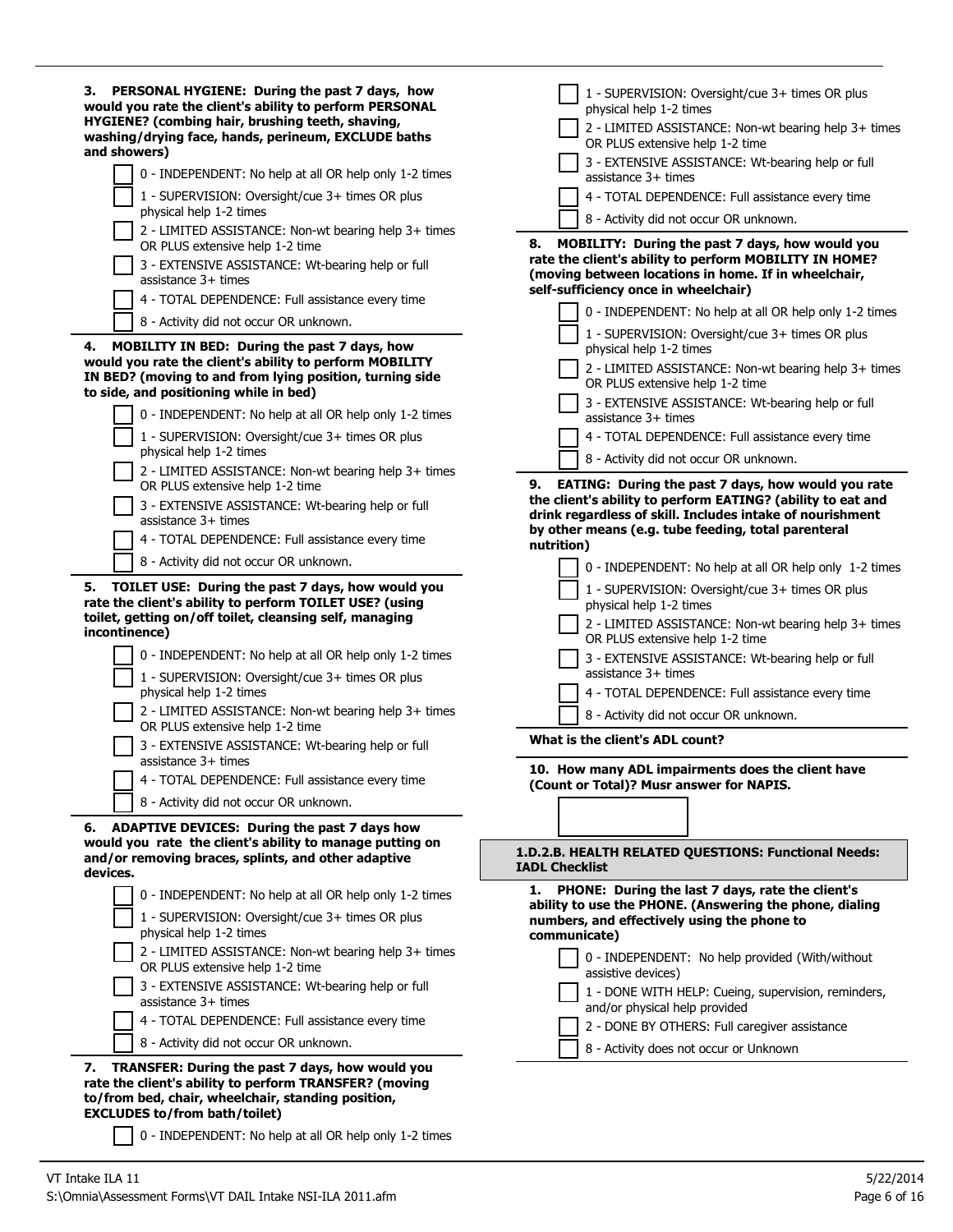| MEAL PREPARATION: During the past 7 days, how<br>2.<br>would you rate the client's ability to perform MEAL<br>PREPARATION? (planning and preparing light meals or<br>reheating delivered meals)                                                                                  | 1 - DONE WITH HELP: Cueing, supervision, reminders,<br>and/or physical help provided<br>2 - DONE BY OTHERS: Full caregiver assistance                                          |
|----------------------------------------------------------------------------------------------------------------------------------------------------------------------------------------------------------------------------------------------------------------------------------|--------------------------------------------------------------------------------------------------------------------------------------------------------------------------------|
| 0 - INDEPENDENT: No help provided (With/without<br>assistive devices)                                                                                                                                                                                                            | 8 - Activity did not occur or Unknown<br>SHOPPING: During the past 7 days, how would you<br>8.                                                                                 |
| 1 - DONE WITH HELP: Cueing, supervision, reminders,<br>and/or physical help provided                                                                                                                                                                                             | rate the client's ability to perform SHOPPING? (planning,<br>selecting, and purchasing items in a store and carrying<br>them home or arranging delivery if available)          |
| 2 - DONE BY OTHERS: Full caregiver assistance                                                                                                                                                                                                                                    | 0 - INDEPENDENT: No help provided (With/without                                                                                                                                |
| 8 - Activity did not occur OR unknown                                                                                                                                                                                                                                            | assistive devices)                                                                                                                                                             |
| 3. MEDICATIONS MANAGEMENT: During the past 7<br>days, how would you rate the client's ability to perform<br>MEDICATIONS MANAGEMENT? (preparing/taking all<br>prescribed and over the counter medications reliably and<br>safely, including correct dosage at correct times)      | 1 - DONE WITH HELP: Cueing, supervision, reminders,<br>and/or physical help provided<br>2 - DONE BY OTHERS: Full caregiver assistance<br>8 - Activity did not occur OR unknown |
| 0 - INDEPENDENT: No help provided (With/without<br>assistive devices)                                                                                                                                                                                                            | TRANSPORTATION: During the past 7 days, how<br>9.<br>would you rate the client's ability to perform                                                                            |
| 1 - DONE WITH HELP: Cueing, supervision, reminders,<br>and/or physical help provided                                                                                                                                                                                             | TRANSPORTATION? (safely using car, taxi or public<br>transportation)                                                                                                           |
| 2 - DONE BY OTHERS: Full caregiver assistance                                                                                                                                                                                                                                    | 0 - INDEPENDENT: No help provided (With/without                                                                                                                                |
| 8 - Activity did not occur OR unknown                                                                                                                                                                                                                                            | assistive devices)<br>1 - DONE WITH HELP: Cueing, supervision, reminders,                                                                                                      |
| MONEY MANAGEMENT: During the last 7 days how<br>4.<br>do you rate the client's ability to manage money.<br>(payment of bills, managing checkbook/accounts, being<br>aware of potential exploitation, budgets, plans for<br>emergencies etc.)                                     | and/or physical help provided<br>2 - DONE BY OTHERS: Full caregiver assistance<br>8 - Activity did not occur OR unknown                                                        |
| 0 - INDEPENDENT: No help provided (With/without<br>assistive devices)                                                                                                                                                                                                            | 10. How many IADL impairments does the client have<br>(Count or Total)? Must answer for NAPIS                                                                                  |
| 1 - DONE WITH HELP: Cueing, supervision, reminders,<br>and/or physical help provided                                                                                                                                                                                             |                                                                                                                                                                                |
| 2 - DONE BY OTHERS: Full caregiver assistance                                                                                                                                                                                                                                    | What is the client's IADL count?                                                                                                                                               |
| 8 - Activity did not occur OR unknown                                                                                                                                                                                                                                            | Enter any additional comments regarding IADLs.                                                                                                                                 |
| HOUSEHOLD MAINTENANCE: During the past 7 days<br>5.<br>rate the client's ability to perform HOUSEHOLD<br>MAINTENANCE. (chores such as washing windows,<br>shoveling snow, taking out garbage and scrubbing floors)                                                               |                                                                                                                                                                                |
| 0 - INDEPENDENT: No help provided (With/without<br>assistive devices)                                                                                                                                                                                                            |                                                                                                                                                                                |
| 1 - DONE WITH HELP: Cueing, supervision, reminders,<br>and/or physical help provided                                                                                                                                                                                             |                                                                                                                                                                                |
| 2 - DONE BY OTHERS: Full caregiver assistance                                                                                                                                                                                                                                    | 1.D.2.C. RELATED QUESTIONS: Functional Needs: ADL/IADL                                                                                                                         |
| 8 - Activity did not occur OR unknown                                                                                                                                                                                                                                            | <b>Unmet Needs</b>                                                                                                                                                             |
| LIGHT HOUSEKEEPING: During the last 7 days how<br>6.<br>would you rate the client's ability to perform light<br>housekeeping. (dusting. sweeping, vacuuming, dishes,<br>light mop, and picking up)                                                                               | ADL/IADL Comments: Identify unmet needs if any.                                                                                                                                |
| 0 - INDEPENDENT: No help provided (With/without<br>assistive devices)                                                                                                                                                                                                            |                                                                                                                                                                                |
| 1 - DONE WITH HELP: Cueing, supervision, reminders,<br>and/or physical help provided                                                                                                                                                                                             |                                                                                                                                                                                |
| 2 - DONE BY OTHERS: Full caregiver assistance<br>8 - Activity did not occur OR unknown                                                                                                                                                                                           | 1.D.3. HEALTH RELATED QUESTIONS: Emotional Health<br>(Answer these questions for the last 30 days)                                                                             |
| 7. LAUNDRY During the last 7 days how do rate the<br>client's ability to perform laundry. (carrying laundry to<br>and from the washing machine, using washer and dryer,<br>washing small items by hand)<br>0 - INDEPENDENT: No help provided (With/without<br>assistive devices) | Have you been anxious a lot or bothered by nerves?<br>1.<br>A - Yes<br>B - No<br>C - No response                                                                               |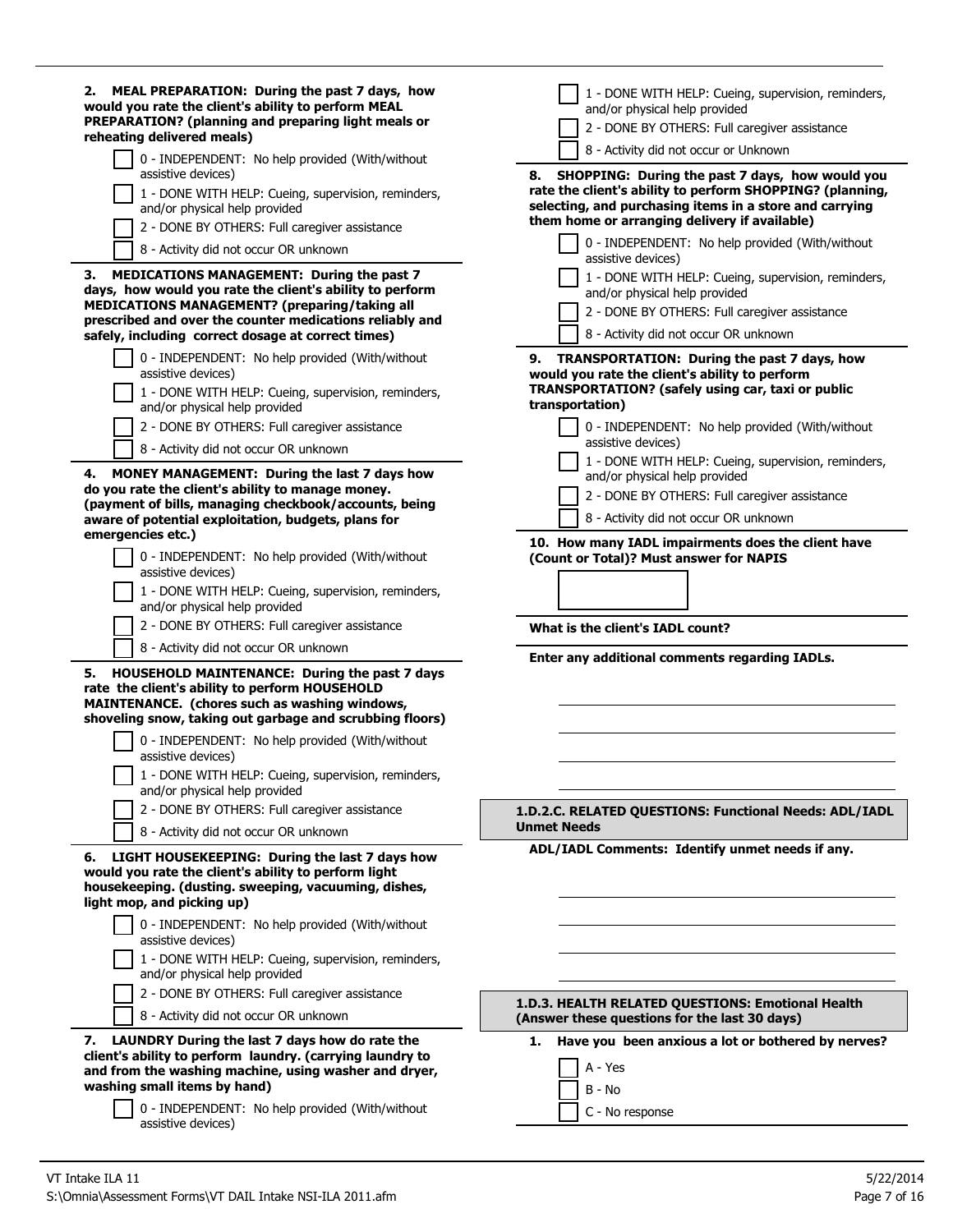| Have you felt down, depressed, hopeless or helpless?<br>2.                     | 14. If any question in this section was answered yes,                                                            |
|--------------------------------------------------------------------------------|------------------------------------------------------------------------------------------------------------------|
| A - Yes                                                                        | what action did the assessor take?                                                                               |
| B - No                                                                         |                                                                                                                  |
| C - No response                                                                | <b>15.READ.</b><br>You have just expressed concerns about                                                        |
| Have you felt satisfied with your life?<br>З.                                  | your emotional health. There are some resources and                                                              |
| A - Yes                                                                        | services that might be helpful; if you are interested I will<br>initiate a referral or help you refer yourself   |
| B - No                                                                         | Enter comments if any                                                                                            |
| C - No response                                                                |                                                                                                                  |
| Have you had a change in sleeping patterns?<br>4.                              |                                                                                                                  |
| A - Yes                                                                        | 1.D4. HEALTH RELATED QUESTIONS: Cognitive Functioning                                                            |
| B - No                                                                         | What was the client's response when asked, 'What<br>1.                                                           |
| C - No response                                                                | year is it?'                                                                                                     |
| Have you had a change in appetite?<br>5.                                       | A - Correct answer                                                                                               |
|                                                                                | B - Incorrect answer                                                                                             |
| A - Yes                                                                        | C - No response                                                                                                  |
| $B - No$                                                                       | What was the client's response when asked, 'What<br>2.                                                           |
| C - No response                                                                | month is it?'                                                                                                    |
| 6. Are you bothered by little interest or pleasure in<br>doing things?         | A - Correct answer                                                                                               |
| A - Yes                                                                        | B - Incorrect answer                                                                                             |
| B - No                                                                         | C - No response                                                                                                  |
| C - No response                                                                | What was the client's response when asked, 'What<br>3.<br>day of the week is it?'                                |
| Have you thought about harming yourself?<br>7.                                 | A - Correct answer                                                                                               |
| A - Yes                                                                        | B - Incorrect answer                                                                                             |
| $B - No$                                                                       | C - No response                                                                                                  |
| Do you have a plan for harming yourself?<br>8.                                 | <b>ASSESSOR ACTION: If HEALTH issues refer to Doctor or</b>                                                      |
|                                                                                | Home Health Agency. If EMOTIONAL HEALTH issues refer                                                             |
| A - Yes                                                                        | to Area Agency on Aging/ Eldercare Clinician. or<br><b>Community Mental Health. If COGNITION issues refer to</b> |
| B - No                                                                         | Doctor or Mental Health professional.                                                                            |
| Do you have the means for carrying out the plan for<br>9.<br>harming yourself? |                                                                                                                  |
| A - Yes                                                                        |                                                                                                                  |
| B - No                                                                         |                                                                                                                  |
| 10. Do you intend to carry out the plan to harm yourself?                      |                                                                                                                  |
|                                                                                |                                                                                                                  |
| A - Yes                                                                        |                                                                                                                  |
| $B - No$                                                                       | 1.E. THE NSI DETERMINE Your Nutritional Health Checklist                                                         |
| 11. Have you harmed yourself before?                                           | Have you made any changes in lifelong eating habits<br>1.                                                        |
| A - Yes                                                                        | because of health problems?                                                                                      |
| $B - No$                                                                       | A - Yes (Score = $2$ )                                                                                           |
| 12. Are you currently being treated for a psychiatric                          | $B - No$                                                                                                         |
| problem?                                                                       | Do you eat fewer than 2 meals per day?<br>2.                                                                     |
| A - Yes                                                                        | A - Yes (Score = $3$ )                                                                                           |
| B - No                                                                         | $B - No$                                                                                                         |
| 13. Where are you receiving psychiatric services?                              | Do you eat fewer than five (5) servings (1/2 cup<br>З.                                                           |
| A - At home                                                                    | each) of fruits or vegetables every day?                                                                         |
| B - In the community                                                           | A - Yes (Score = $1$ )                                                                                           |
| C - Both at home and in the community                                          | B - No                                                                                                           |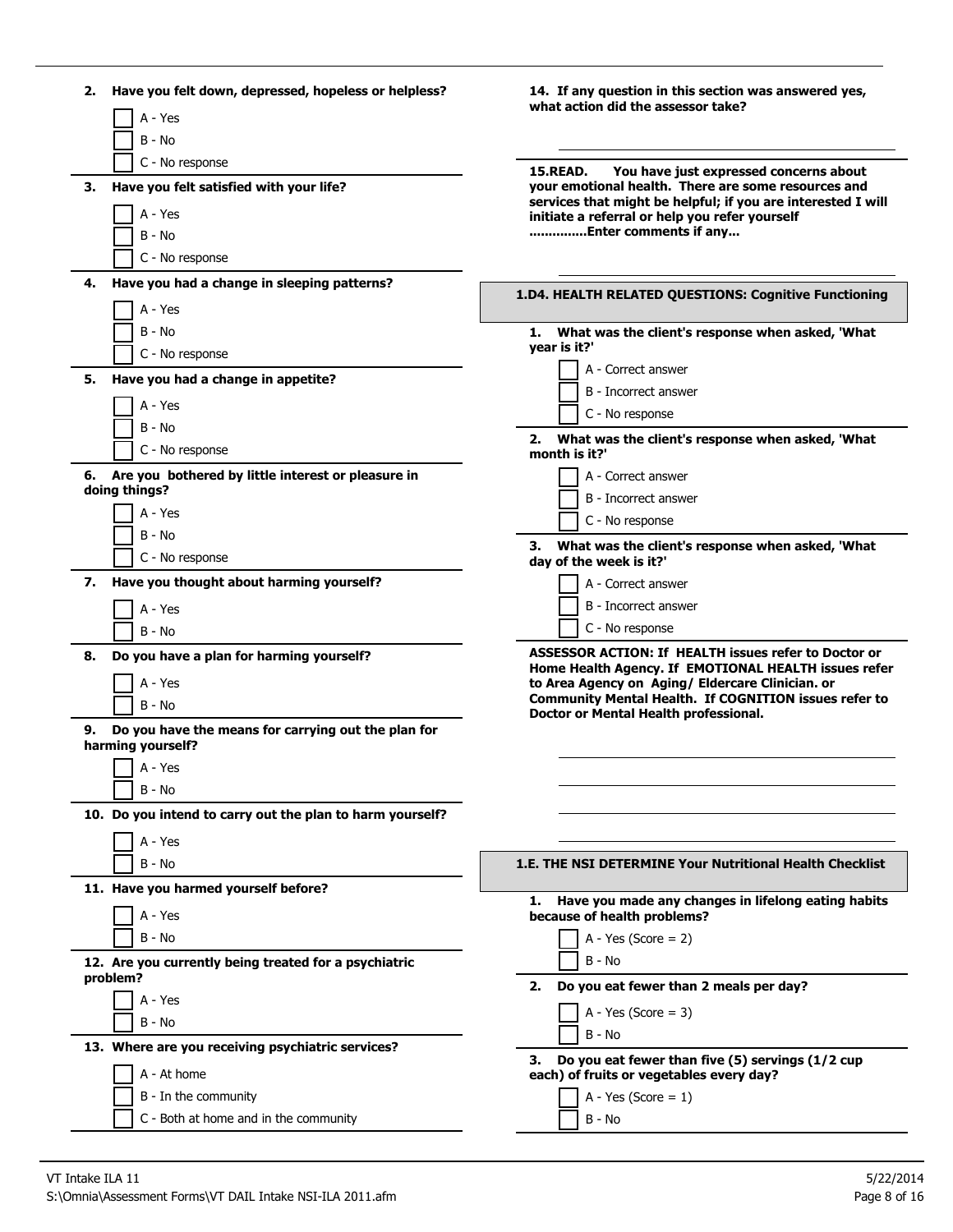| 4. Do you eat fewer than two servings of dairy products<br>(such as milk, yogurt, or cheese) every day?                                                                                    |                                                                                                |
|--------------------------------------------------------------------------------------------------------------------------------------------------------------------------------------------|------------------------------------------------------------------------------------------------|
| A - Yes (Score = $1$ )                                                                                                                                                                     |                                                                                                |
| B - No                                                                                                                                                                                     |                                                                                                |
| Do you have trouble eating well due to problems with<br>5.<br>biting/chewing/swallowing?                                                                                                   |                                                                                                |
| $A - Yes (Score = 2)$<br>B - No                                                                                                                                                            | 13. Is the client interested in talking to a nutritionist<br>about food intake and diet needs? |
| 6. Do you sometimes not have enough money to buy<br>food?                                                                                                                                  | A - Yes<br>$B - No$                                                                            |
| A - Yes (Score = $4$ )<br>B - No                                                                                                                                                           | 14. How many prescription medications do you take?                                             |
| Do you eat alone most of the time?<br>7.                                                                                                                                                   |                                                                                                |
| A - Yes (Score = $1$ )<br>B - No                                                                                                                                                           | 15. About how tall are you in inches without your shoes?                                       |
| Do you take 3 or more different prescribed or<br>8.<br>over-the-counter drugs per day?                                                                                                     |                                                                                                |
| A - Yes (Score = $1$ )<br>B - No                                                                                                                                                           | 16. About how much do you weigh in pounds without<br>vour shoes?                               |
| Without wanting to, have you lost or gained 10<br>9.<br>pounds in the past 6 months?                                                                                                       |                                                                                                |
| $A - Yes$ (Score = 2)                                                                                                                                                                      | <b>Calculated Body Mass Index</b>                                                              |
| B - No                                                                                                                                                                                     | <b>1.F. SERVICE PROGRAM CHECKLIST</b>                                                          |
| L - Yes, lost 10 pounds or more                                                                                                                                                            |                                                                                                |
| G - Yes, gained 10 pounds or more                                                                                                                                                          |                                                                                                |
| 10. Are there times when you are not always physically<br>able to shop, cook and/or feed yourself (or to get<br>someone to do it for you)?                                                 |                                                                                                |
| A - Yes (Score = $2$ )                                                                                                                                                                     |                                                                                                |
| $B - No$                                                                                                                                                                                   |                                                                                                |
| 11. Do you have 3 or more drinks of beer, liquor or wine<br>almost every day?                                                                                                              |                                                                                                |
| $A - Yes (Score = 2)$                                                                                                                                                                      |                                                                                                |
| B - No                                                                                                                                                                                     |                                                                                                |
| What is the client's nutritional risk score?                                                                                                                                               |                                                                                                |
| 12. Total score of Nutritional Risk Questions. Add the<br>scores for all Yes answers for questions 1 to 11 in the<br><b>Nutritional Health Checklist.</b>                                  |                                                                                                |
| Is the client at a high nutritional risk level? Must<br>12.a.                                                                                                                              |                                                                                                |
| answer for NAPIS.                                                                                                                                                                          |                                                                                                |
| A - Yes<br>B - No                                                                                                                                                                          |                                                                                                |
| <b>NUTRITIONAL RISK SCORE means:</b><br>0-2 GOOD:<br>Recheck your score in 6 months<br>3-5 MODERATE RISK: Recheck your score in 3 months<br>6+ HIGH RISK:<br>May need to talk to Doctor or |                                                                                                |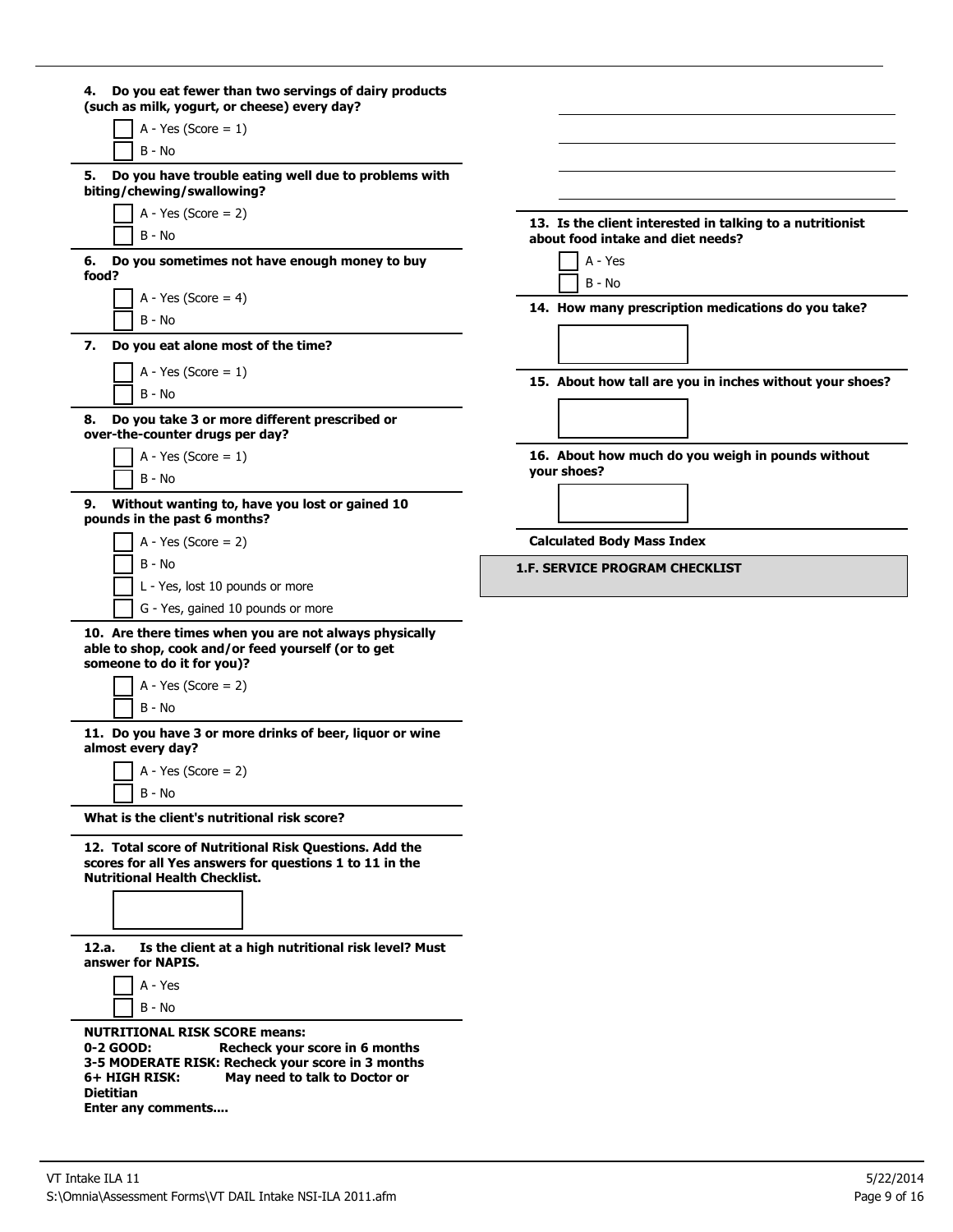**1.a. Is the client participating in any of the following services or programs?**

- A Home health aide (LNA)
- B Homemaker program
- C Hospice
- D Nursing
- E Social work services
- F1 Physical therapy
- F2 Occupational therapy
- F3 Speech therapy
- G Adult Day Services/Day Health Rehab
- H Attendant Services Program
- I Developmental Disability Services
- J Choices for Care Medicaid Waiver (HB/ERC)
- K Med High-Tech services
- L Traumatic Brain Injury waiver
- M Commodity Supplemental Food Program
- N Congregate meals (Sr. Center)
- O Emergency Food Shelf/Pantry
- P Home Delivered Meals
- Q Senior Farmer's Market Nutrition program
- Q1 Nutrition Counseling
- R AAA Case management
- S Community Action Program (CAP)
- T Community mental health services
- U Dementia Respite grant/ NFCSP Grant
- V Eldercare clinician
- W Job counseling/vocational rehabilitation
- X Office of Public Guardian
- Y Senior Companion Program
- Z VCIL peer counseling
- AA Association for the Blind and Visually Impaired
- BB Legal Aid services
- CC Assistive Community Care Services (ACCS)
- DD Housing and Supportive Services (HASS)
- EE Section 8 Voucher, housing
- FF Subsidized Housing
- GG ANFC
- HH Essential Persons Program
- II Food Stamps
- JJ Fuel Assistance
- KK General Assistance program
- LL Medicaid
- MM QMB/SLMB
- NN Telephone lifeline discount
- PP VPharm (VHAP pharmacy)
- RR Emergency Response System (PERS)
- 

SS - SSI

TT - Veterans benefits

UU - Weatherization

VV - Assistive Devices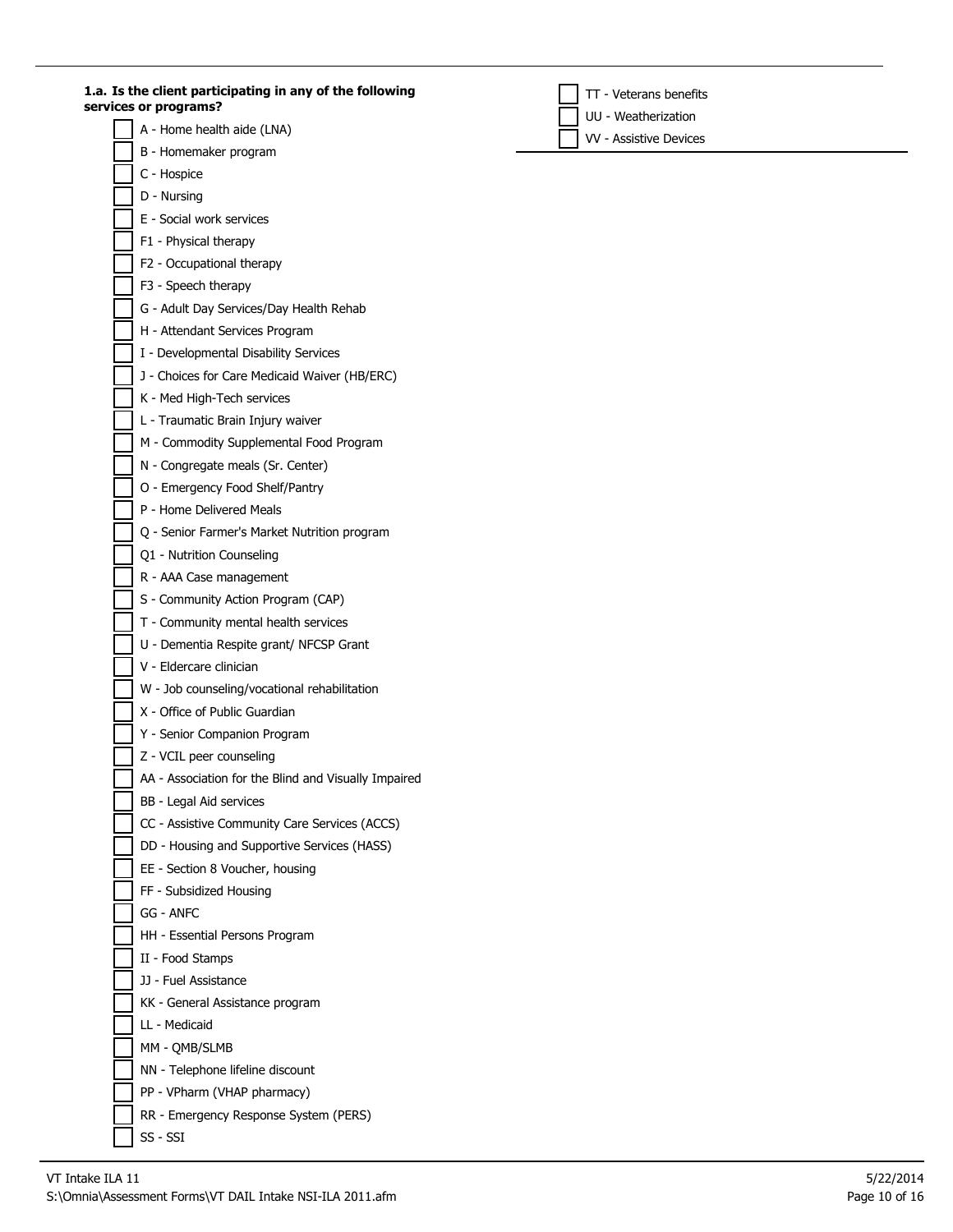| 1.b. Does the client want to apply for any of the following<br>services or programs? | TT - Veterans Benefits                                                                                      |
|--------------------------------------------------------------------------------------|-------------------------------------------------------------------------------------------------------------|
| A - Home health aide (LNA)                                                           | UU - Weatherization                                                                                         |
| B - Homemaker program                                                                | VV - Assistive Devices                                                                                      |
| C - Hospice                                                                          | <b>1.G. POVERTY LEVEL ASSESSMENT</b>                                                                        |
| D - Nursing                                                                          | 1.                                                                                                          |
| E - Social Work Services                                                             | Are you currently employed?                                                                                 |
| F1 - Physical therapy                                                                | A - Yes                                                                                                     |
| F2 - Occupational therapy                                                            | $B - No$                                                                                                    |
| F3 - Speech therapy                                                                  | 2. How many people reside in the client's household,                                                        |
|                                                                                      | including the client?                                                                                       |
| G - Adult day services/Day Health Rehab                                              |                                                                                                             |
| H - Attendant Services Program                                                       |                                                                                                             |
| I - Developmental Disability Services                                                | <b>HOUSEHOLD INCOME: Estimate the total client's</b><br>З.                                                  |
| J - Choices for Care Medicaid Waiver/ (HB/ERC)                                       | <b>HOUSEHOLD gross income per month?</b>                                                                    |
| K - Medicaid High-Tech Services                                                      | \$                                                                                                          |
| L - Traumatic Brain Injury Waiver                                                    |                                                                                                             |
| M - Commodity Supplemental Food Program                                              | 4. CLIENT INCOME: Estimate the client's gross monthly<br>income from the current poverty level range.       |
| N - Congregate meals (Sr. Center)                                                    |                                                                                                             |
| O - Emergency Food Shelf/Pantry                                                      | \$                                                                                                          |
| P - Home Delivered Meals                                                             |                                                                                                             |
| Q - Senior Farmer's Market Nutrition Program                                         | Is the client's gross monthly income level below the<br>5.<br>national poverty level at time of assessment? |
| Q1 - Nutrition Counseling                                                            | A - Yes                                                                                                     |
| R - AAA Case management                                                              | $B - No$                                                                                                    |
| S - Community Action Program                                                         | C - Don't know                                                                                              |
| T - Community Mental Health Services                                                 |                                                                                                             |
| U - Dementia Respite Grant Program/NFCSP Grant                                       | <b>Current year used for Poverty</b>                                                                        |
| V - Eldercare Clinician                                                              | Poverty Income test current yr Client only                                                                  |
| W - Job counseling/vocational rehabilitation                                         | Percent of poverty for client current year (if less than 1.0                                                |
| X - Office of Public Guardian                                                        | client is in poverty)                                                                                       |
| Y - Senior Companion Program                                                         | Poverty Income Test current yr household                                                                    |
| Z - VCIL peer counseling                                                             | Percent of Poverty for household Current year                                                               |
| AA - Association for the Blind and Visually Impaired                                 |                                                                                                             |
| BB - Legal Aid services                                                              | <b>Food Stamp Eligibility Current Year</b>                                                                  |
| CC - Assistive Community Care Services (ACCS)                                        | <b>Food Stamp Monthly Gross Income Limit</b>                                                                |
| DD - Housing and Supportive Services (HASS)                                          | Food Stamp Income Test current yr household                                                                 |
| EE - Section 8 Voucher, housing                                                      | Food Stamp Eligible $(1 = yes)$                                                                             |
| FF - Subsidized Housing                                                              |                                                                                                             |
| <b>GG - ANFC</b>                                                                     | <b>Fuel Assistance Current Year</b>                                                                         |
| HH - Essential Persons Program                                                       | <b>Fuel Assistance Seasonal Percent Poverty Test</b>                                                        |
| II - Food Stamps                                                                     | <b>Fuel Assistance Crisis Percent Poverty Test</b>                                                          |
| JJ - Fuel Assistance                                                                 |                                                                                                             |
| KK - General Assistance Program                                                      | <b>Fuel Assistance Shareheat Percent Poverty Test</b>                                                       |
| LL - Medicaid                                                                        | Fuel Household Income - Fuel 60+ deduction                                                                  |
| MM - QMB/SLMB                                                                        | <b>Fuel Percent of Poverty household current yr</b>                                                         |
| NN - Telephone lifeline discount                                                     |                                                                                                             |
| PP - VPharm (VHAP Pharmacy)                                                          | 1.H.1. FINANCIAL RESOURCES: Monthly Income                                                                  |
| RR - Emergency Response System (PERS)                                                |                                                                                                             |
| SS - SSI                                                                             |                                                                                                             |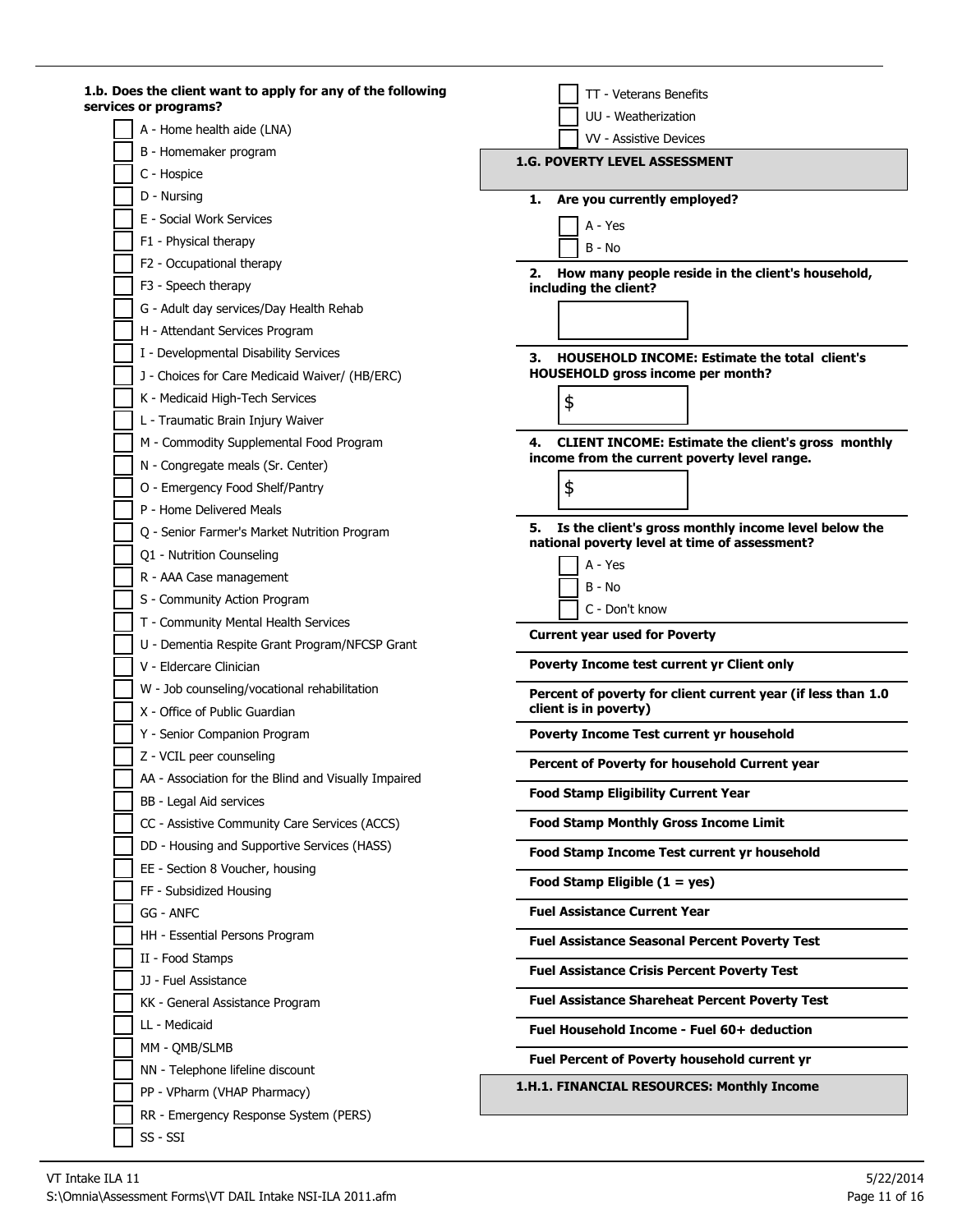

**1.g.2. Other monthly income of the client's spouse.**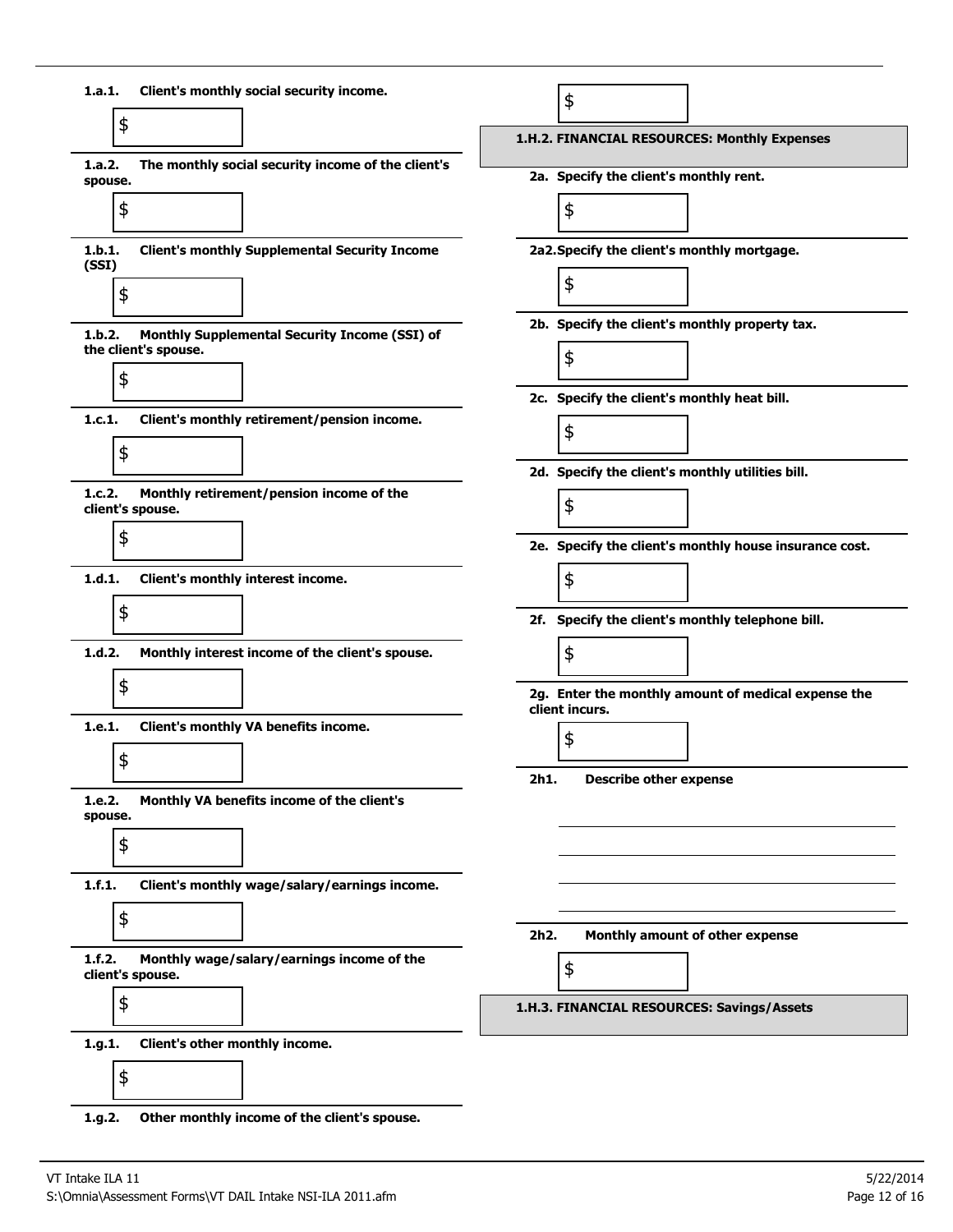| 3a1. What is the name of the bank/institution where the<br>client's checking account is located?        | \$                                                                                               |
|---------------------------------------------------------------------------------------------------------|--------------------------------------------------------------------------------------------------|
|                                                                                                         | 3e1. Name of the client's life insurance company? (if<br>multiple companies enter in note)       |
|                                                                                                         |                                                                                                  |
| 3a2. What is the client's checking account number?                                                      |                                                                                                  |
| 3a3. What is the client's checking account balance?                                                     | 3e2. Client's life insurance policy number?                                                      |
| \$                                                                                                      | 3e3. Face value of the client's life insurance policy?                                           |
| 3b1. What is the name of the bank/institution where the<br>client's primary savings account is located? | \$                                                                                               |
| 3b2. What is the client's primary savings account number?                                               | 3e4. What is the cash surrender value of the client's life<br>insurance policy?                  |
|                                                                                                         | \$                                                                                               |
| 3b3. What is the client's primary savings account balance?                                              | 3f1. What is the name of the bank/institution where the<br>client's other account #1 is located? |
| \$                                                                                                      |                                                                                                  |
| 3c1. What is the source of Stocks/Bonds/CDs resources?                                                  |                                                                                                  |
|                                                                                                         | 3f2. What is the client's other account number #1?                                               |
| 3c2. What is the amount from Stock/Bonds/CDs                                                            | 3f3. What is the client's other account #1 balance?                                              |
| resource?<br>\$                                                                                         | \$                                                                                               |
| 3d1. What is the name of the bank/institution where the<br>client's burial account is located?          | 3g1. What is the name of the bank/institution where the<br>client's other account #2 is located? |
|                                                                                                         |                                                                                                  |
|                                                                                                         |                                                                                                  |
| 3d2. What is the client's burial account number?                                                        | 3g2. What is the client's other account number #2?                                               |
|                                                                                                         |                                                                                                  |
|                                                                                                         | 3g3. What is the client's other account #2 balance?                                              |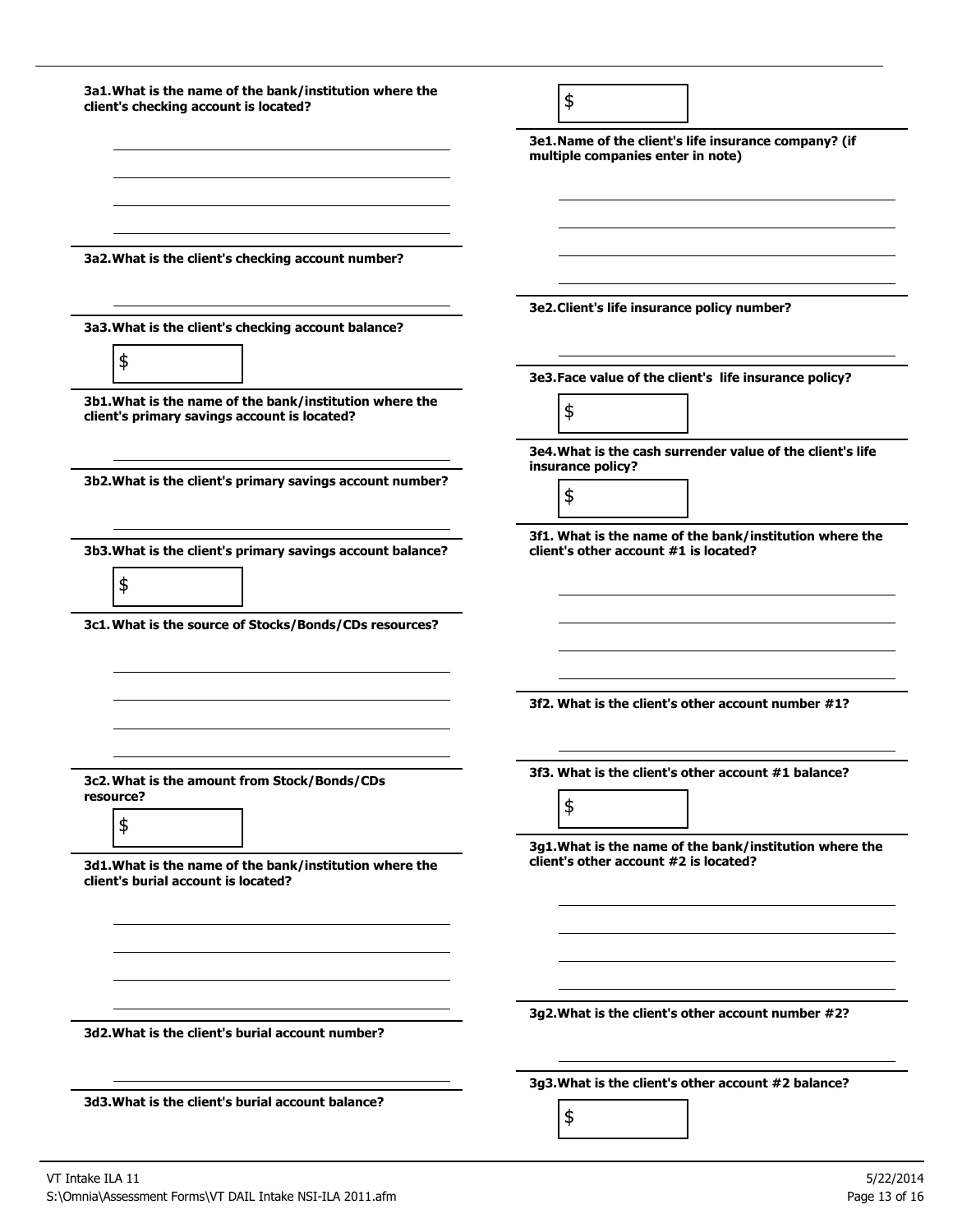| 1.H.4. FINANCIAL RESOURCES: Health Insurance                                                                                                                                                                                                                                                                                                                                                                                                                                 |                                                                                                                                                                                                                                                                                                                                                                        |
|------------------------------------------------------------------------------------------------------------------------------------------------------------------------------------------------------------------------------------------------------------------------------------------------------------------------------------------------------------------------------------------------------------------------------------------------------------------------------|------------------------------------------------------------------------------------------------------------------------------------------------------------------------------------------------------------------------------------------------------------------------------------------------------------------------------------------------------------------------|
| 4a1. Does the client have Medicare Part A hospital<br>insurance?<br>A - Yes<br>$B - No$                                                                                                                                                                                                                                                                                                                                                                                      | 4d3. What is the effective date of the client's Medicare<br>Part D coverage?<br>$\frac{1}{2}$ . The set of the set of the set of the set of the set of the set of the set of the set of the set of the set of the set of the set of the set of the set of the set of the set of the set of the set of the set of<br>4d4. What is the client's Medicare Part D premium? |
| 4a2. What is the effective date of the client's Medicare<br>Part A coverage?                                                                                                                                                                                                                                                                                                                                                                                                 | \$                                                                                                                                                                                                                                                                                                                                                                     |
| 4a3. What is the client's Medicare Part A claim number?                                                                                                                                                                                                                                                                                                                                                                                                                      | 4e1. Does the client have Medigap supplemental<br>insurance?<br>A - Yes                                                                                                                                                                                                                                                                                                |
| 4a4. What is the client's monthly Medicare part A<br>premium?<br>\$                                                                                                                                                                                                                                                                                                                                                                                                          | $B - No$<br>4e2. What is the name of the client's Medigap health<br>insurer?                                                                                                                                                                                                                                                                                           |
| 4b1. Does the client have Medicare Part B medical<br>insurance?<br>A - Yes<br>$B - No$                                                                                                                                                                                                                                                                                                                                                                                       |                                                                                                                                                                                                                                                                                                                                                                        |
| 4b2. What is the effective date of the client's Medicare<br>Part B coverage?<br>$\frac{1}{\sqrt{1-\frac{1}{2}-\frac{1}{2}-\frac{1}{2}-\frac{1}{2}-\frac{1}{2}-\frac{1}{2}-\frac{1}{2}-\frac{1}{2}-\frac{1}{2}-\frac{1}{2}-\frac{1}{2}-\frac{1}{2}-\frac{1}{2}-\frac{1}{2}-\frac{1}{2}-\frac{1}{2}-\frac{1}{2}-\frac{1}{2}-\frac{1}{2}-\frac{1}{2}-\frac{1}{2}-\frac{1}{2}-\frac{1}{2}-\frac{1}{2}-\frac{1}{2}-\frac{1}{2}-\frac{1}{2}-\frac{1}{2}-\frac{1}{2}-\frac{1}{2}-\$ | 4e3. What is the client's monthly Medigap premium?<br>\$                                                                                                                                                                                                                                                                                                               |
| 4b3. What is the client's Medicare B policy number?<br>4b4. What is the client's monthly Medicare B premium?                                                                                                                                                                                                                                                                                                                                                                 | 4f1. Does the client have LTC health insurance?<br>A - Yes<br>B - No                                                                                                                                                                                                                                                                                                   |
| \$<br>4c1. Does the client have Medicare C health insurance?<br>A - Yes<br>$B - No$                                                                                                                                                                                                                                                                                                                                                                                          | 4f2. What is the name of the client's LTC health insurer?                                                                                                                                                                                                                                                                                                              |
| 4c2. What is the name of the client's Medicare C<br>company/plan?                                                                                                                                                                                                                                                                                                                                                                                                            | 4f3. What is the client's monthly LTC premium?                                                                                                                                                                                                                                                                                                                         |
| 4c3. What is the effective date of the client's Medicare<br>Part C plan?                                                                                                                                                                                                                                                                                                                                                                                                     | \$<br>4g1. Does the client have other health insurance?<br>A - Yes                                                                                                                                                                                                                                                                                                     |
| 4c4. What is the client's Medicare Part C plan premium?<br>\$                                                                                                                                                                                                                                                                                                                                                                                                                | B - No<br>C - Don't know<br>4g2. Enter the name of the client's other health insurance                                                                                                                                                                                                                                                                                 |
| 4d1. Does the client have Medicare Part D drug coverage?<br>A - Yes<br>B - No                                                                                                                                                                                                                                                                                                                                                                                                | carrier, if applicable.                                                                                                                                                                                                                                                                                                                                                |
| 4d2. What is the name of the client's Medicare D<br>company/plan?                                                                                                                                                                                                                                                                                                                                                                                                            | 4g3. What is the client's other monthly premium?<br>\$                                                                                                                                                                                                                                                                                                                 |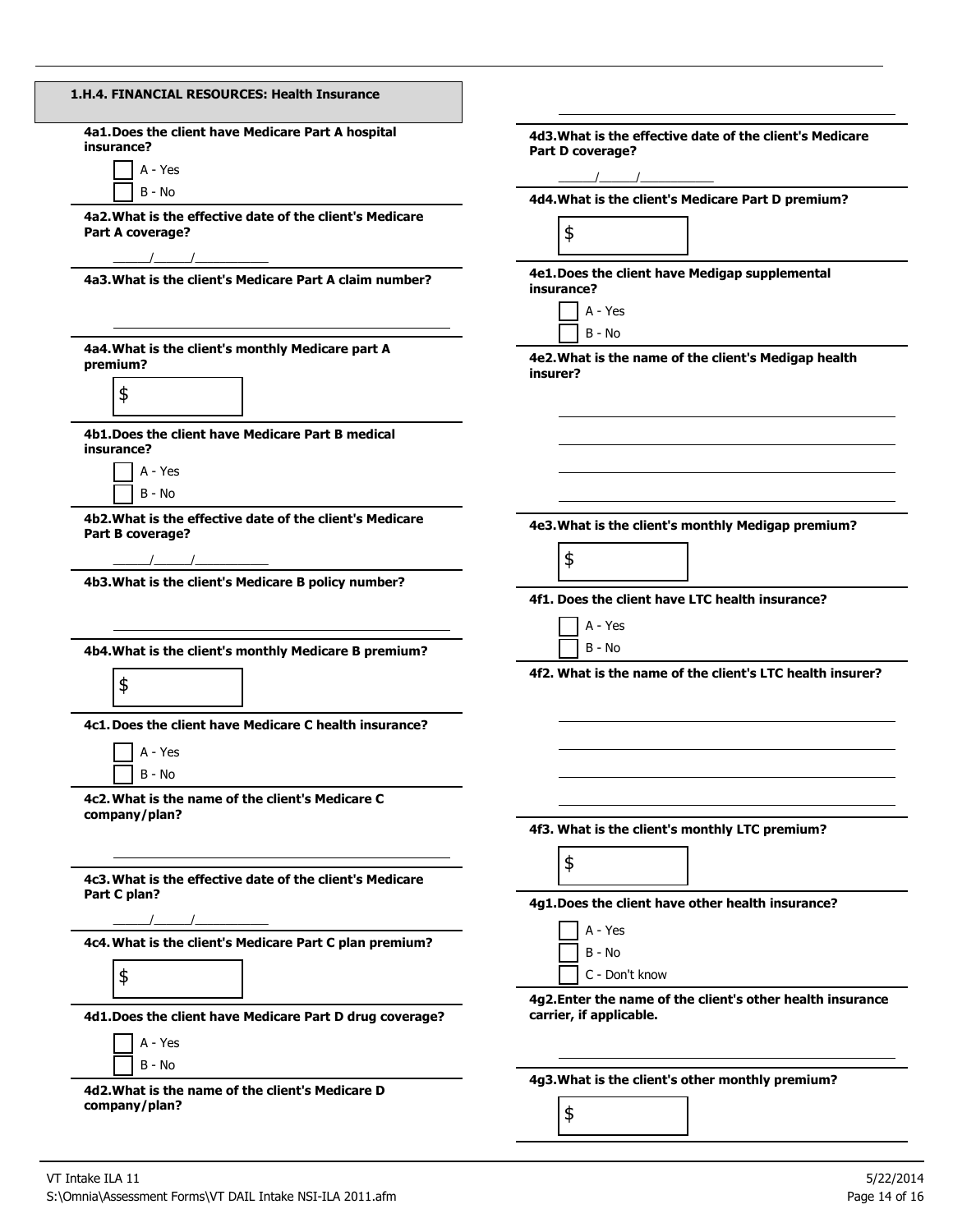

A - Yes B - No

**4h2. What is the effective date of VPharm insurance?**

**1.H.5. FINANCIAL RESOURCES: Comments**

 $\frac{1}{2}$   $\frac{1}{2}$   $\frac{1}{2}$   $\frac{1}{2}$   $\frac{1}{2}$   $\frac{1}{2}$   $\frac{1}{2}$   $\frac{1}{2}$   $\frac{1}{2}$   $\frac{1}{2}$   $\frac{1}{2}$   $\frac{1}{2}$   $\frac{1}{2}$   $\frac{1}{2}$   $\frac{1}{2}$   $\frac{1}{2}$   $\frac{1}{2}$   $\frac{1}{2}$   $\frac{1}{2}$   $\frac{1}{2}$   $\frac{1}{2}$   $\frac{1}{2}$ 

**Comment on the client's current financial situation.**

**5. ASSESSOR ACTION: If answer to 1 or 2 is yes refer clients >60 to Area Agency on Aging or if <60 to Adult Protective Services. If 3 is yes, consider a negotiated risk contract. if 4 is yes mandated reporters must file a report of abuse...Enter comments..**

**1.H6. FINANCIAL CALCULATIONS**

**Calculated Total Client Income**

**Calculated Client + Spouse Income**

**Calculated Monthly Insurance Expenses**

**Calculated Monthly non-insurance Expenses**

**Calculated Total Monthly Expenses**

**Calculated Total Income - Expenses**

**Calculated total assets balance**

## **1.I. "SELF NEGLECT", ABUSE, NEGLECT, AND EXPLOITATION SCREENING**

**1. Is the client refusing services and putting him/her self or others at risk of harm?**

A - Yes B - No

C - Information unavailable

**2. Does the client exhibit dangerous behaviors that could potentially put him/her self or others at risk of harm?**

A - Yes B - No C - Information unavailable

**3. Can the Client make clear, informed decisions about his/her care needs (Regardless of the consequence of the decision)?**

A - Yes B - No C - Information unavailable

**4. Is there evidence (Observed or reported) of suspected abuse, neglect or exploitation of client by another person?**

> A - Yes B - No C - Information unavailable